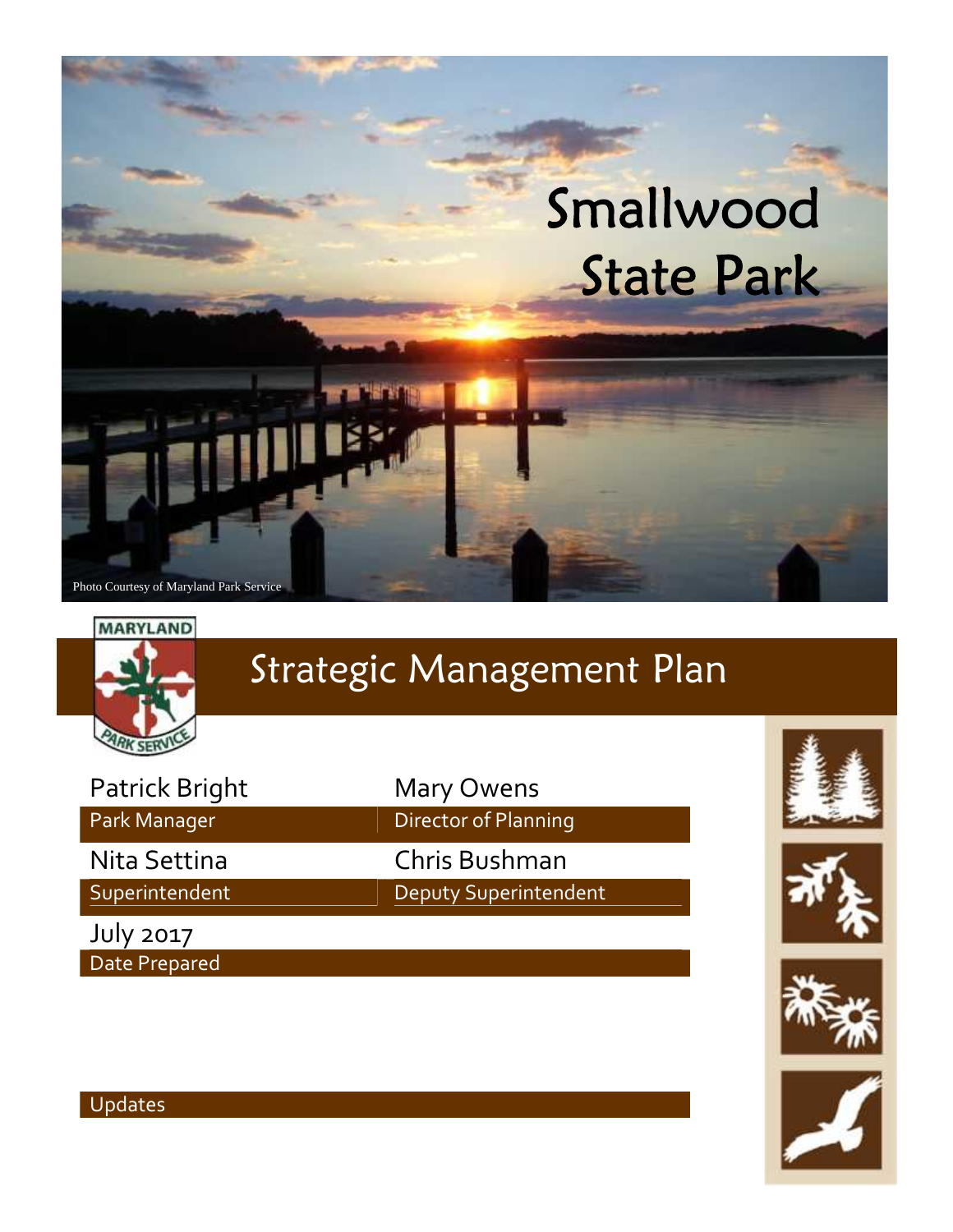

## Smallwood State Park

#### **Strategic Management Plan 2017**

#### **Overview**

This document is the result of a statewide initiative by the Maryland Park Service to develop strategic management plans for its properties in order to establish a path toward a sustainable future. The purpose of each Maryland State Park's strategic management plan is to use a collaborative process to identify and evaluate the following essential elements of each park: 1) natural resources; 2) cultural and historic resources; 3) recreational resources; 4) human resources, and; 5) infrastructure. Using this background data, a "Strengths, Weaknesses, Opportunities, and Threats (SWOT) analysis" is performed. The SWOT analysis facilitates the identification of big-picture goals and targeted objectives that are used to develop a work plan for the park.

This plan documents the process and is divided into five parts:

#### **Part 1: Core Values**

This section includes the Maryland Park Service mission and goals, brand promise, and a summary of the features that make the park a significant component of Maryland's state park system.

#### **Part 2: Park Resources**

This section identifies and describes park-specific resources including natural resources, cultural and historic resources, recreational resources, human resources and infrastructure.

#### **Part 3: Resource Assessment**

This section documents a resource assessment using the SWOT Analysis process and identifies park-specific strengths, weaknesses, opportunities and threats.

#### **Part 4: Big Picture Goals**

Using the SWOT analysis in Part 3, this section identifies "big-picture" goals that are focused on promoting strengths, overcoming weaknesses, maximizing opportunities and eliminating threats. The goals are directly connected to reinforcing the significance of the state park and the core values of the Maryland Park Service.

#### **Part 5: Work Plan**

This section serves as a road map that identifies specific actions and projects to effectively achieve the stated goals. It includes a timeline for completion, so that appropriate resources can be dedicated to accomplishment, and employees are empowered to move forward with tasks that support the park's goals and mission.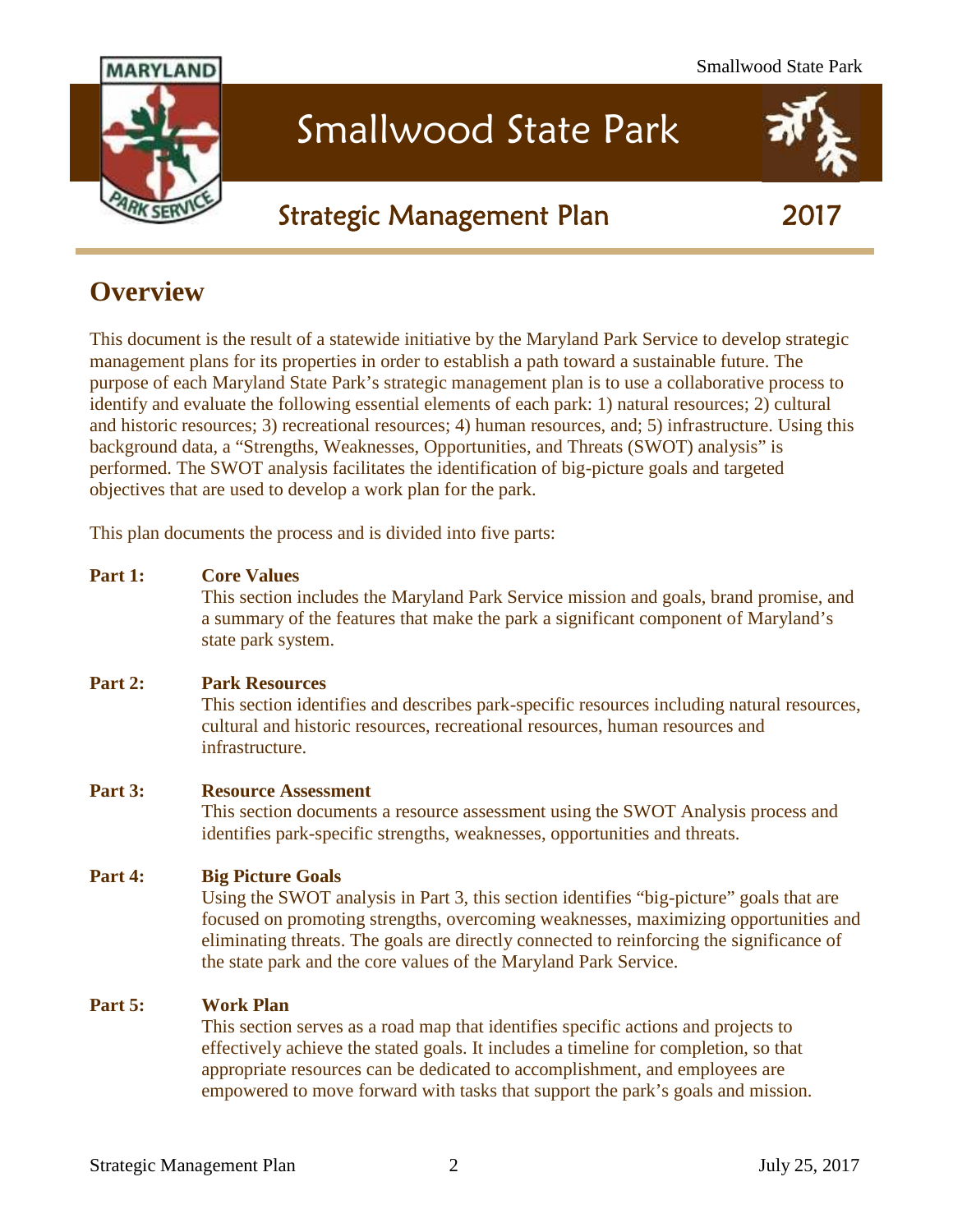**<sup>1</sup> Core Values**

## **Maryland Park Service Mission and Goals**

The mission of the Maryland Park Service is to manage the natural, cultural, historical, and recreational resources to provide for wise stewardship and enjoyment by people.

The goals of the Maryland Park Service are as follows:

To promote, cultivate and expand public knowledge, understanding, appreciation, and support for the resources and services managed by the Maryland Park Service.

To operate the Maryland Park Service in a manner that generates the atmosphere of teamwork, shared information, cooperation and trust at all levels of employment.

To manage the Maryland Park Service in a manner that ensures the maximum benefit from each dollar and hour of labor expended.

To promote the management of natural and cultural resources to ensure the continuing benefits for present and future generations.

To provide diverse recreational services with an emphasis upon public safety and the provision of neat, clean and well-maintained resources.

## **Maryland Park Service Brand Promise**

The Maryland Park Service is dedicated to providing an outstanding experience to all park visitors and is committed to the following principles:

- 1. Providing a place where visitors can bring their children that nourishes their well-being in ways that only nature can provide.
- 2. Connecting visitors with each other and their surroundings, through the beauty and serenity of nature, in a safe and welcoming place that belongs to them.
- 3. Preserving and providing opportunities for visitors to discover important historical sites and relics that tell inspiring stories of people and events.
- 4. Creating an environment for relaxation with the reassuring presence of a friendly and dedicated Park Ranger who inspires and supports the desire to be a good steward of the Earth.
- 5. Imparting visitors with a sense of well-being an improved quality of life, so when they leave they are feeling stress-free and revitalized.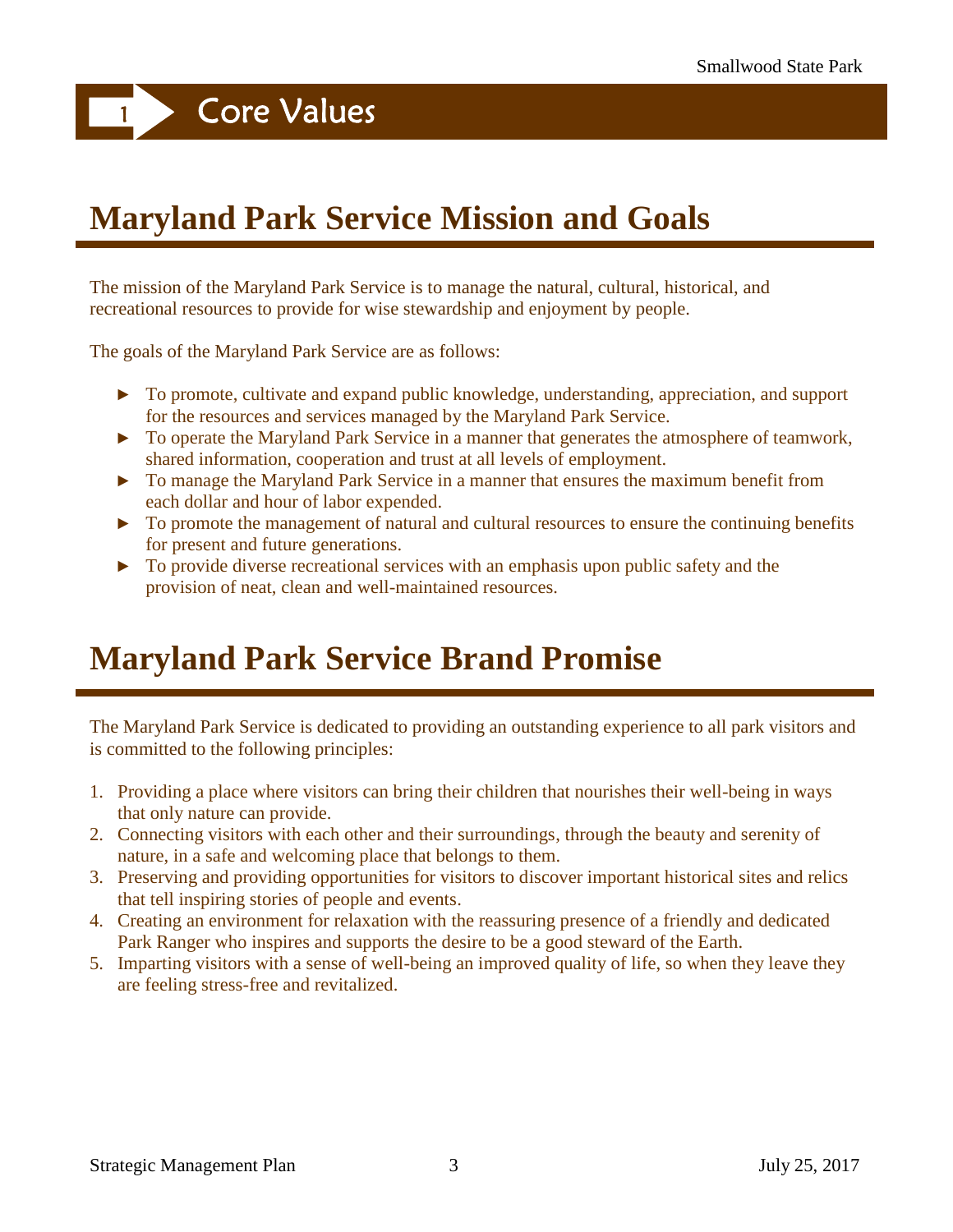## **<sup>1</sup> Core Values**



## **Significance Statement**

#### **The significance of Smallwood State Park is…**

To preserve Mattawoman Creek and its diverse aquatic resources, including a world class bass fishery.

To foster an appreciation of Southern Maryland's historic colonial culture and rural heritage, including the preservation and interpretation of the  $18<sup>th</sup>$  century home of General William Smallwood, Maryland's 4<sup>th</sup> governor.

To interpret and preserve the legacy of American Indian habitation within the park and along the Mattawoman Creek.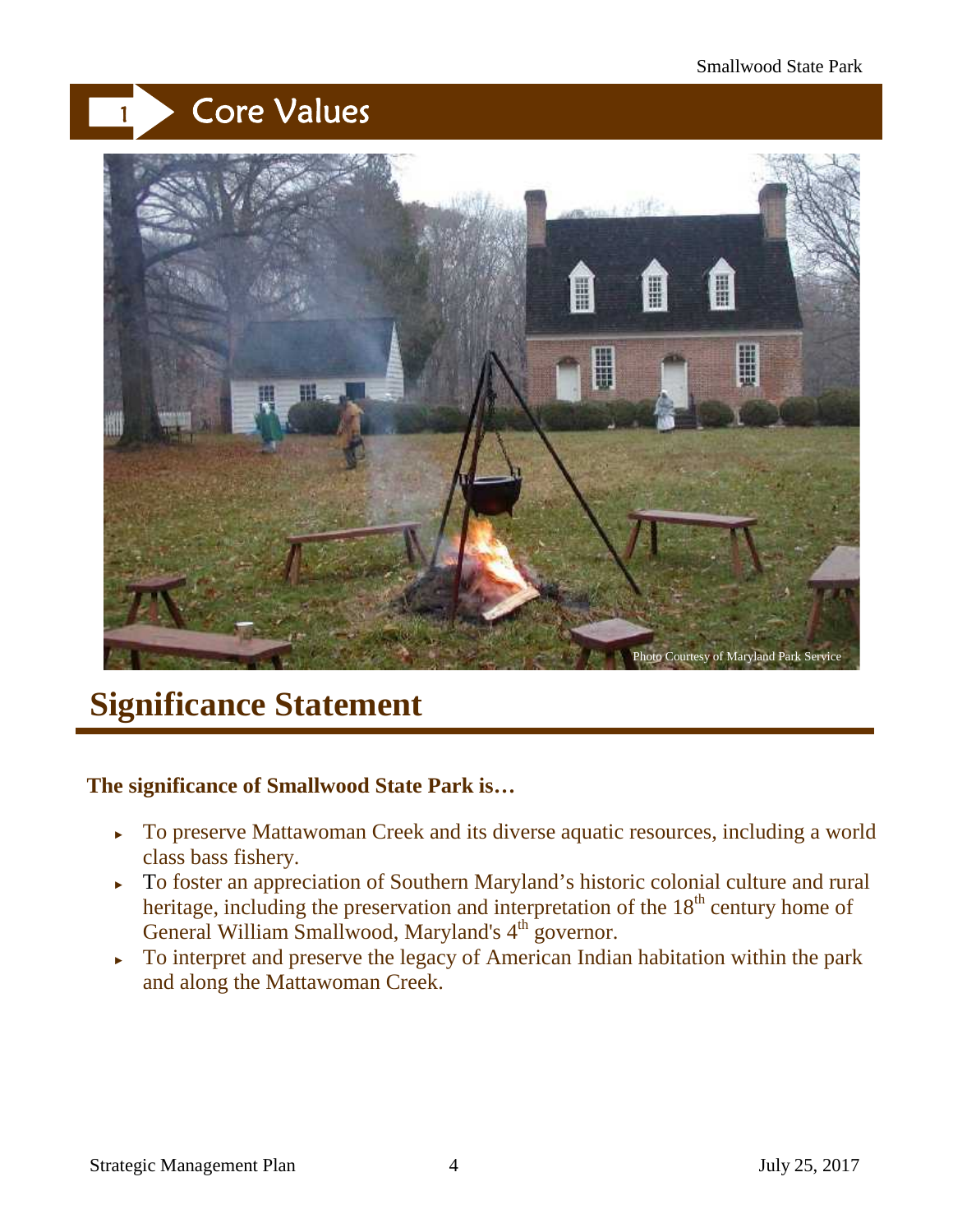| <b>PARK STATS</b>                                                                |                                                                                                                  |           |
|----------------------------------------------------------------------------------|------------------------------------------------------------------------------------------------------------------|-----------|
| <b>TOTAL PARK ACREAGE</b>                                                        |                                                                                                                  | 628       |
| <b>ANNUAL VISITATION 2017</b>                                                    |                                                                                                                  | 45,000    |
| ANNUAL REVENUE (excluding concession revenue) FY2017                             |                                                                                                                  | \$250,000 |
| ANNUAL OPERATING BUDGET* (excluding classified employee payroll) FY2017          |                                                                                                                  | \$168,000 |
| TOTAL CLASSIFIED EMPLOYEES <sup>**</sup> (including filled and vacant positions) |                                                                                                                  |           |
| *OPERATING BUDGET SUPPORTS THE<br><b>FOLLOWING STATE PARKS:</b>                  | <b>Smallwood, Chapel Point, Zekiah Swamp and</b><br><b>Mattawoman Natural Environment Areas</b>                  |           |
| <b>** EMPLOYEES SUPPORT THE FOLLOWING</b><br><b>STATE PARKS:</b>                 | Chapman, Chapel Point, Calvert Cliffs, Zekiah<br><b>Swamp and Mattawoman Natural</b><br><b>Environment Areas</b> |           |

| YEAR        | <b>SCHEDULED CAPITAL PROJECTS</b>                    | <b>AMOUNT</b> |
|-------------|------------------------------------------------------|---------------|
| 2017        | <b>Resurface Campground Road</b>                     | \$90,000      |
| FY 2019     | Campground Upgrades                                  | \$2,155,000   |
|             |                                                      |               |
| <b>YEAR</b> | <b>SCHEDULED CRITICAL MAINTENANCE</b>                | <b>AMOUNT</b> |
| 2017        | Replace Security Gates at Dry Storage Lot            | \$5,000       |
| 2020        | <b>Renovate Historic Area Restrooms</b>              | \$30,000      |
| 2020        | Replace Sidewalks at Park Office                     | \$10,000      |
| 2020        | Replace Walk-in Cooler                               | \$20,000      |
| 2020        | Repoint Smallwood's Retreat                          | \$14,000      |
| 2021        | <b>Renovate Contact Station</b>                      | \$5,000       |
| 2021        | <b>Replace Headquarters Windows</b>                  | \$7,500       |
| 2021        | <b>Install Sewer Lines from Concession to Marina</b> | \$30,000      |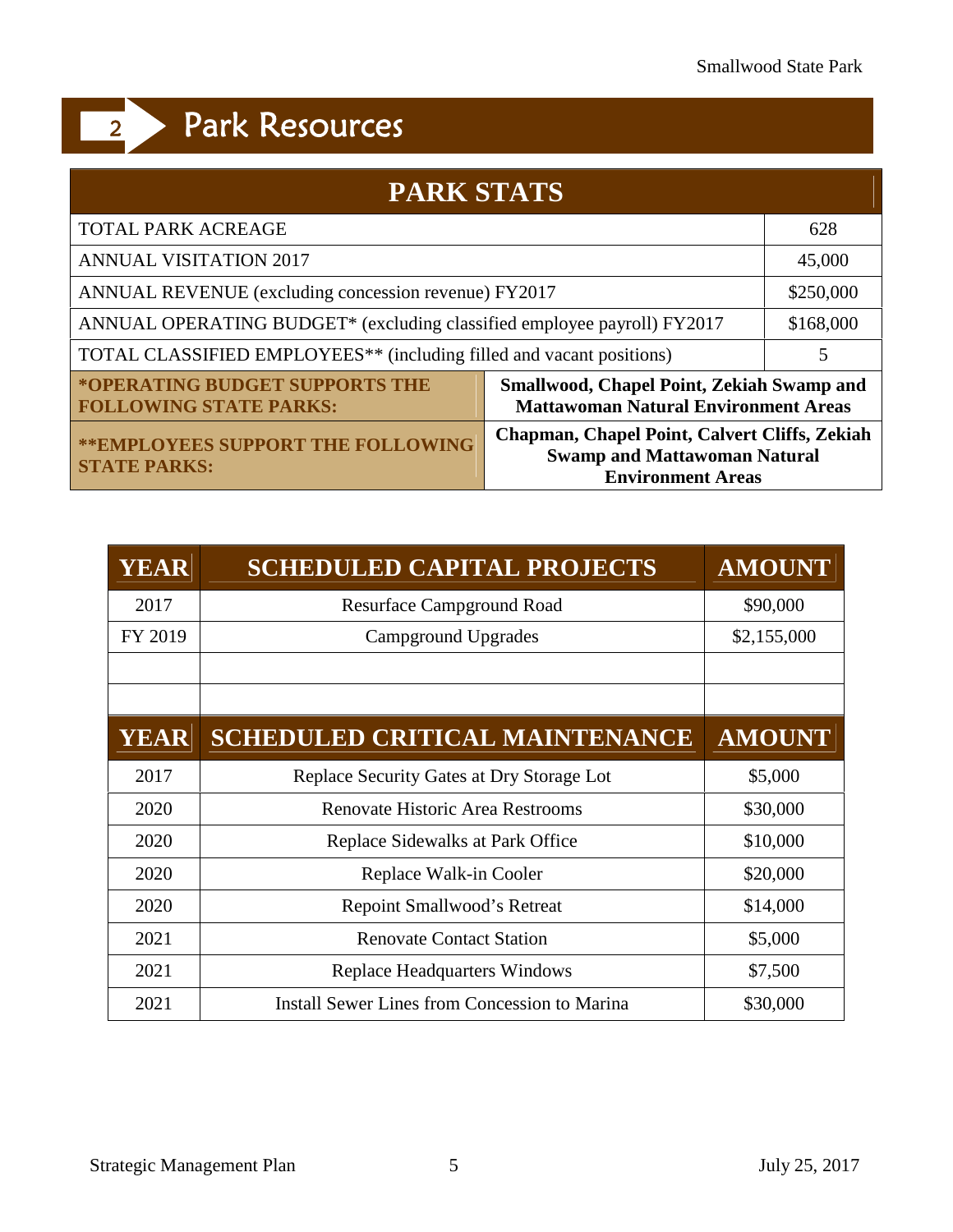| <b>YEAR</b> | <b>SCHEDULED CRITICAL MAINTENANCE</b>      | <b>AMOUNT</b> |
|-------------|--------------------------------------------|---------------|
| 2021        | Regrade Youth Group Road                   | \$10,000      |
| 2021        | Repave Shop Entrance Road and Parking Lot  | \$30,000      |
| 2021        | Replace Chain Link Fence at Shop           | \$10,000      |
| 2021        | Reroof Smallwood's Retreat                 | \$25,000      |
| 2022        | Re-deck Footbridge                         | \$20,000      |
| 2024        | <b>Renovate Pavilion 2</b>                 | \$20,000      |
| 2024        | <b>Re-roof Mini-cabins</b>                 | \$38,000      |
| 2025        | Pave and Stripe Parking Lots at Concession | \$180,000     |
| 2026        | Replace Carpet at Headquarters             | \$4,000       |
| 2027        | <b>Renovate Maintenance Shed</b>           | \$11,000      |
| 2027        | Renovate Historic Area Buildings           | \$12,000      |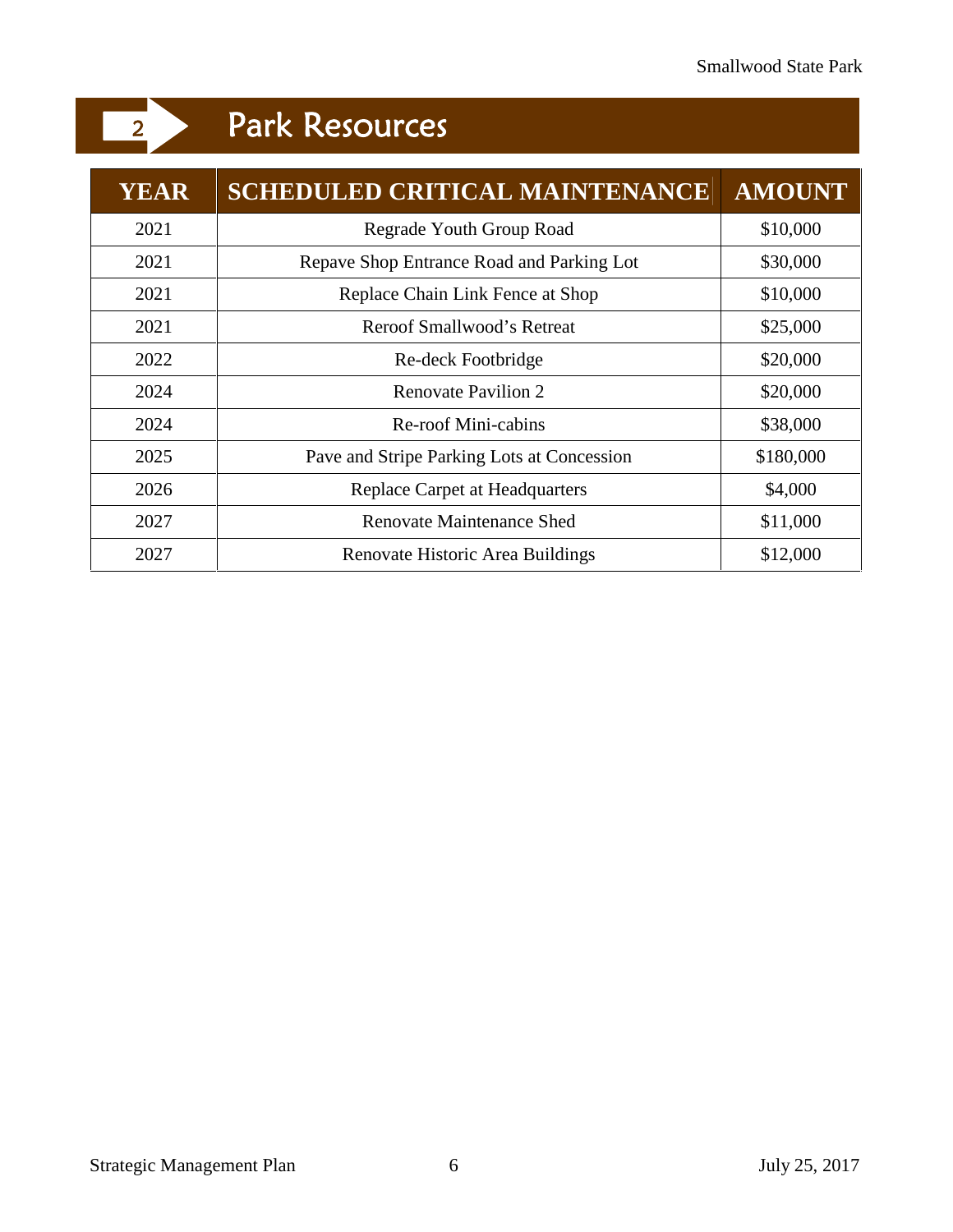#### AREA MAP

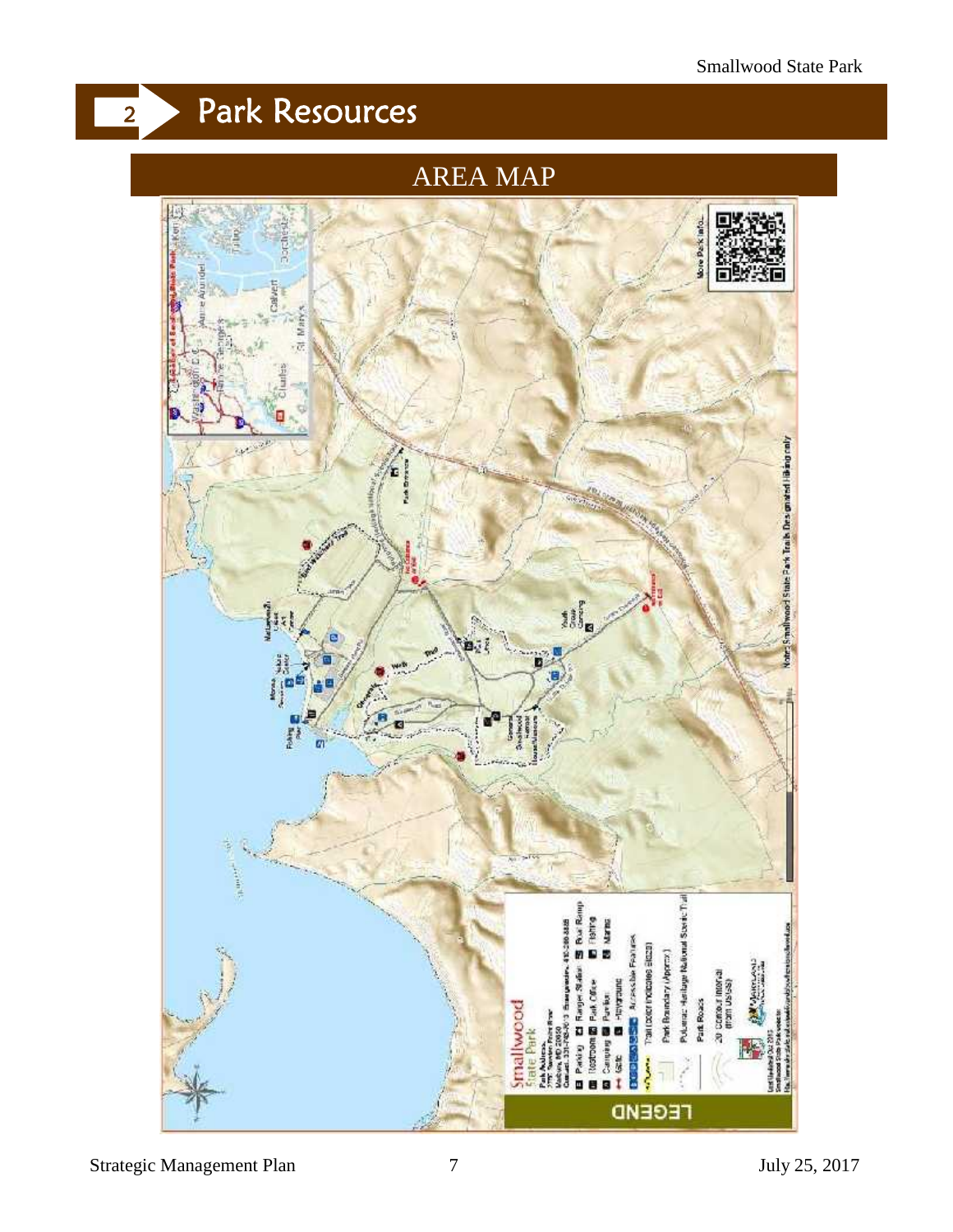### **Natural Resources**

### KEY FEATURES

Tidal and non-tidal wetlands that support a rich variety of aquatic flora and fauna. Diverse terrestrial habitats and ecosystems that support a wide array of flora and fauna.

Mattawoman Creek and associated aquatic resources.

#### DESCRIPTION

Smallwood State Park is comprised of various ecosystems, including Mattawoman Creek, tidal and non-tidal wetlands, mixed hardwood forest, and a loblolly pine plantation. The park's unique topography creates exceptional biodiversity, to include a wide array of wildlife, including white-tailed deer, turkey, bald eagle, osprey, Canada geese, and beaver. Mattawoman Creek hosts a healthy community of submerged aquatic vegetation, along with the only naturally-occurring population of American lotus on the western shore of the Chesapeake. The creek also supports resident fish species, including largemouth bass, bluegill, and pumpkinseed. Three small healthy streams afford an excellent habitat for aquatic insects.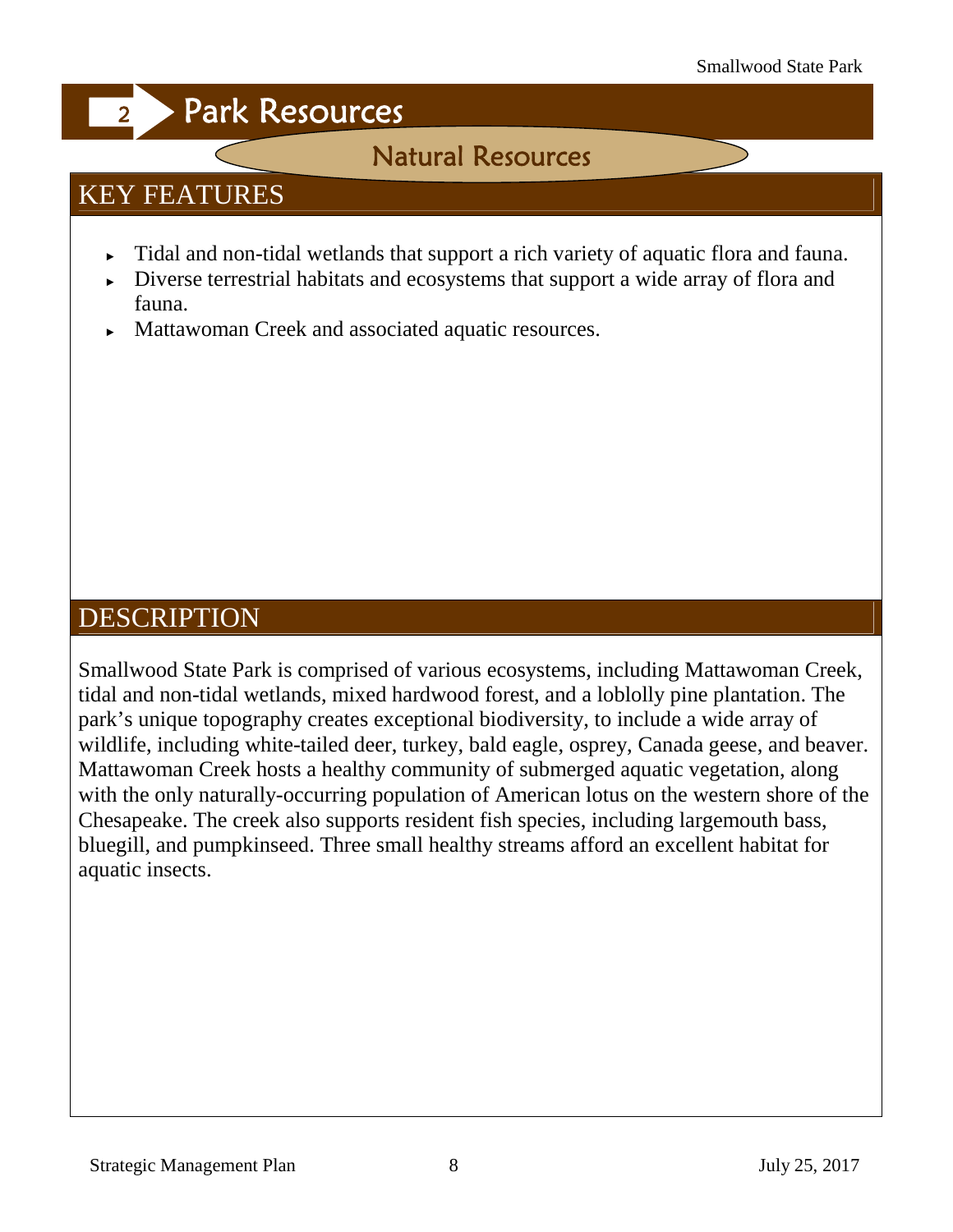### **Cultural/ Historical Resources**

#### KEY FEATURES

18<sup>th</sup> Century Smallwood's Retreat. 19<sup>th</sup> Century Jenkins Tobacco Barn. 19<sup>th</sup> Century Grinder farm house. Mattawoman Creek Art Center. Three unevaluated prehistoric sites. Sweden Point Discovery Center.

#### DESCRIPTION

The development of Smallwood State Park was initiated by the efforts of local citizens to preserve the 18<sup>th</sup> century "General William Smallwood's Retreat," the ancestral home of Maryland's fourth governor. Smallwood's Retreat is a restored tidewater plantation house that can be found near a  $19<sup>th</sup>$  century tobacco barn in the park's Historic Area.

Property acquisition for Smallwood State Park began in 1957, with the purchase of 323 acres of agricultural land from three owners. The following year, the Smallwood Foundation, Inc. donated another ten acres, including Smallwood's Retreat, to the State of Maryland. During the 1960s, approximately 71 acres were acquired, including the privately-owned Sweden Point Marina. The last major land purchase occurred in 1984 with the addition of 225 acres acquired from the Upham family.

Smallwood State Park contains a total of 18 cultural resources predating 1960. Three resources are prehistoric archeological sites and two sites are related to the demolished buildings on the former Upham property. One house on the Upham property is used as the Mattawoman Creek Art Center.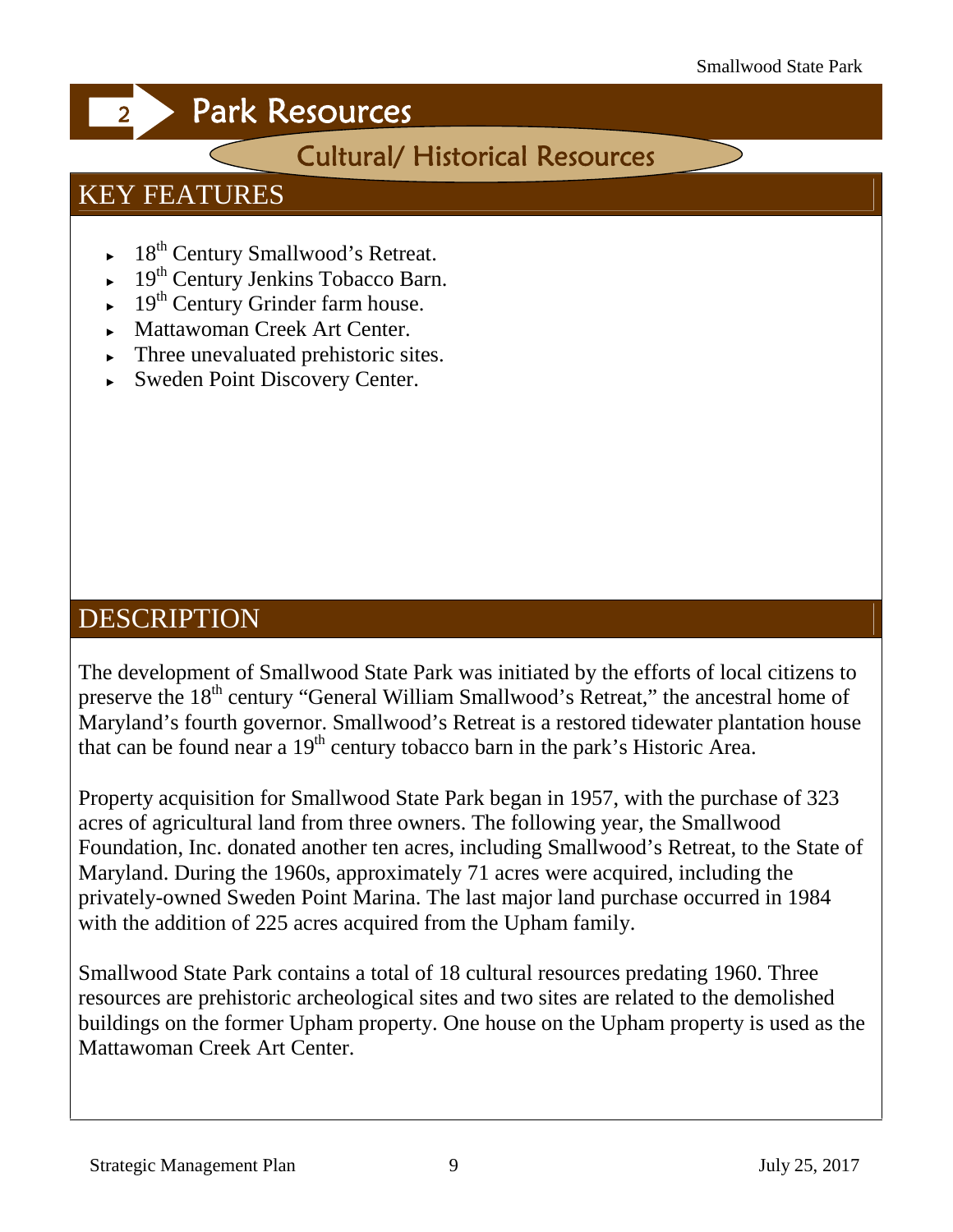### **Recreational Resources**

#### KEY FEATURES

Boating facilities including a 50-slip marina, six boat ramps, five floating piers, secure dry storage, a bath house, marina store, and fuel sales. Boat trailer parking (150 spaces). Fishing facilities including two large piers and bait sales. Discovery center. Waterfront picnic area with pavilion and playground. Nearly five miles of hiking trails. Two inland picnic pavilions and playground. Overnight accommodations including six mini-cabins, 15 campsites, and two youth group camping areas. Long foot bridge over wetland for wildlife viewing.

#### DESCRIPTION

Smallwood State Park's 628 acres function as a multi-use recreational facility with activities ranging from bird watching to competitive bass fishing. Located on Mattawoman Creek, the park boasts two fishing piers and a shoreline that provides recreational fishing for species including largemouth bass, catfish, crappie, white perch and yellow perch. There are six boat ramps for recreational boaters and fishermen to access Mattawoman Creek, the Potomac River, and other tributaries. In addition, approximately 10,000 competitive anglers participate in the 60 to 70 bass tournaments hosted at the park each year.

The park's trails meander through hardwood forest and rolling fields, and related programs are offered seasonally at the Discovery Center. Smallwood's campground offers 15 electric campsites, four mini-cabins, four two-room cabins, and two youth group sites. This area also boasts a recycled tire playground where children enjoy climbing walls, a tire bounce, tire swing, and a music wall. The small, waterfront "General's Store" offers snacks, fishing and camping supplies, and gifts seasonally. Smallwood State Park has several yearly programs that have become important in the community such as the Egg Hunt, Colonial Christmas, the Smallwood Triathlon and Paralyzed Veterans of America fishing tournament.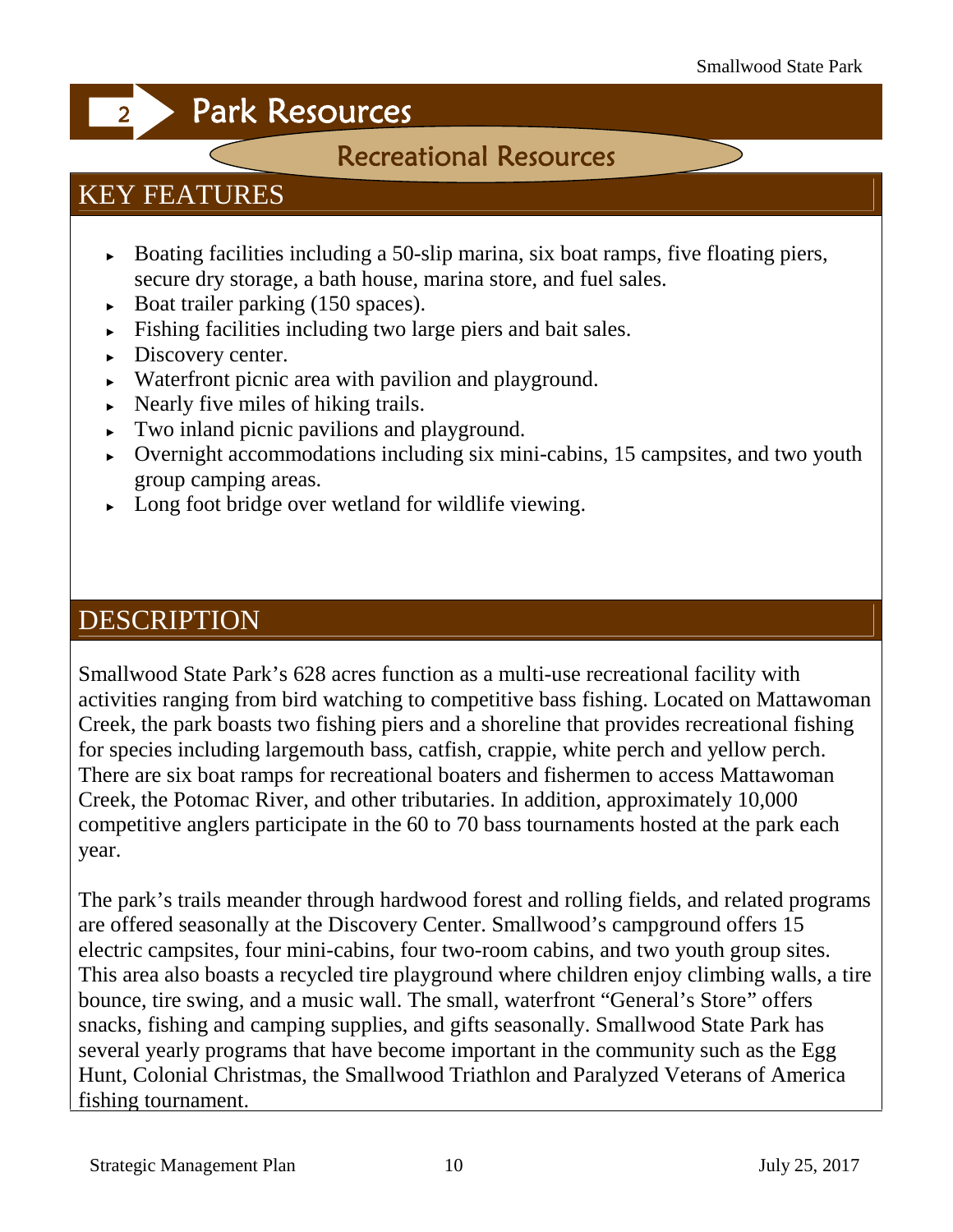#### **Human Resources**

#### KEY RESOURCES

Five full-time classified employees. Twelve -14 seasonal / contractual employees. One Affiliated Foundation / volunteer organization (Friends of Smallwood SP).

#### **DESCRIPTION**

There are five full-time classified employees assigned to Smallwood State Park, including one park services supervisor, two park services associates (park rangers), one park maintenance program supervisor, and one park technician. In addition to Smallwood State Park, these employees are also responsible for Calvert Cliffs State Park, Chapel Point State Park, Chapman State Park, Mattawoman Natural Environment Area and Zekiah Swamp Natural Environment Area.

Smallwood's seasonal labor force is typically 14 people, including one visitor services attendant, three seasonal rangers, one park naturalist, three contact station attendants, one or two maintenance workers, one concession manager, and three concession attendants. Several of these employees also assist with maintenance and operations at Calvert Cliffs State Park, Chapman State Park, Chapel Point State Park, Mattawoman Natural Environment Area, and Zekiah Swamp Natural Environment Area.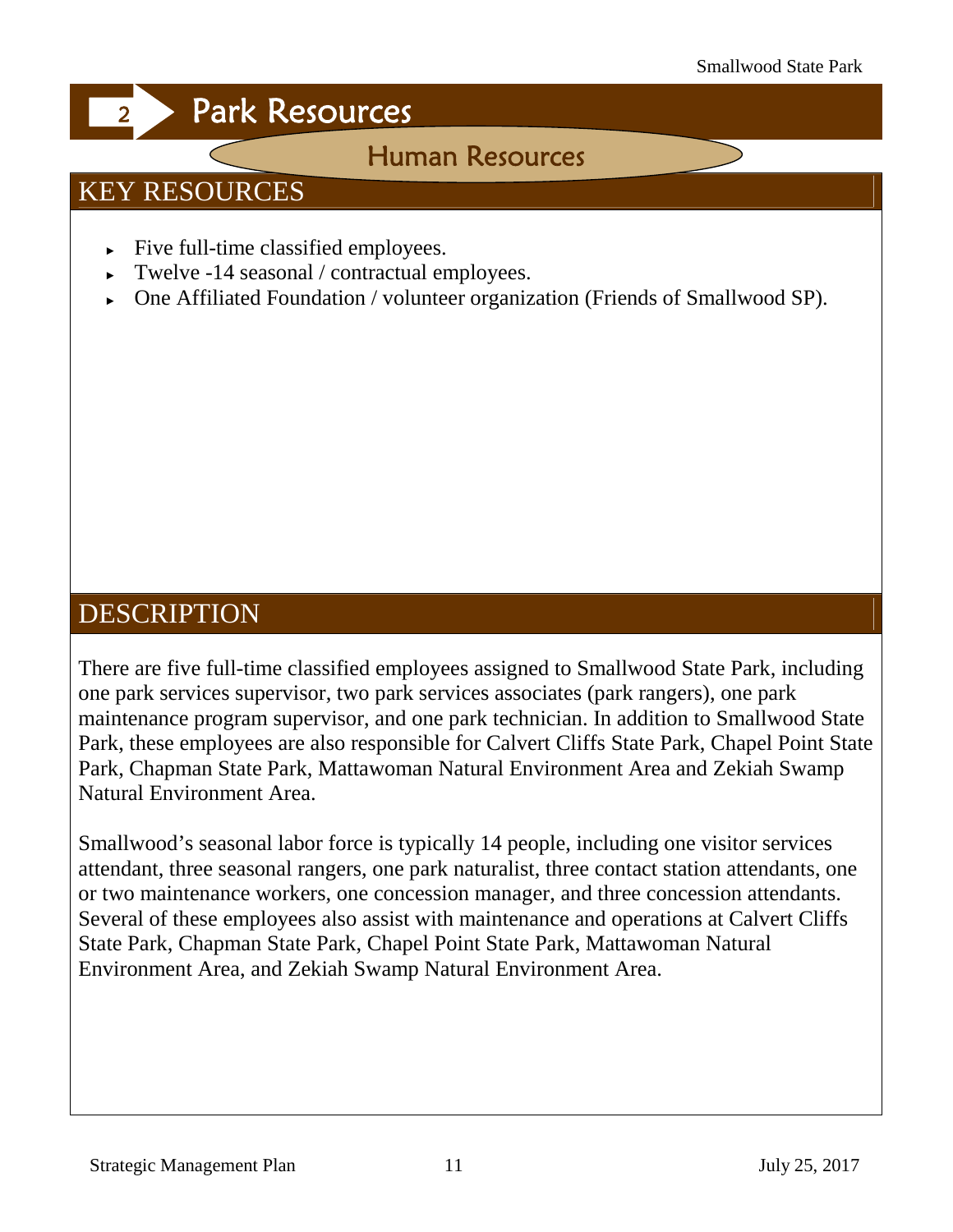#### **Infrastructure**

### KEY FEATURES

Four pump house facilities (marina, shop/office, campground and concession). RV and boat dump station.

Bathroom facility in Historic Area (used by pavilion, playground, and youth group). Over 1 mile of concrete sidewalk and 400-foot brick walkway in Historic Area. Park headquarters building.

Eight miles of asphalt roads and 1.5 miles of gravel roads.

#### **DESCRIPTION**

Smallwood State Park's infrastructure was built in phases and by park staff to accommodate an ever-changing demographic.

Beginning in the late 1950s and continuing into the 1960s, historic Smallwood's Retreat went through restoration. Additional property was acquired in the 1960s – including the Sweden Point waterfront – and this allowed construction of boat ramps and picnic areas along the shoreline. The 52-slip marina was added in the 1980s.

During the 1990s, fishing piers and a marina services building were added, along with additional parking to accommodate the growing fishing tournaments. To support these activities, a picnic area was converted to a family campground and the area's comfort station converted to the campground bathhouse. Electric sites and camper cabins were later installed. One of the buildings on the Upham Farm parcel was also renovated to create the Mattawoman Creek Art Center. The park's recycled tire playground was constructed in the early 2000s. The original marina services building was modified several times and was eventually renovated to be used as the park's discovery center.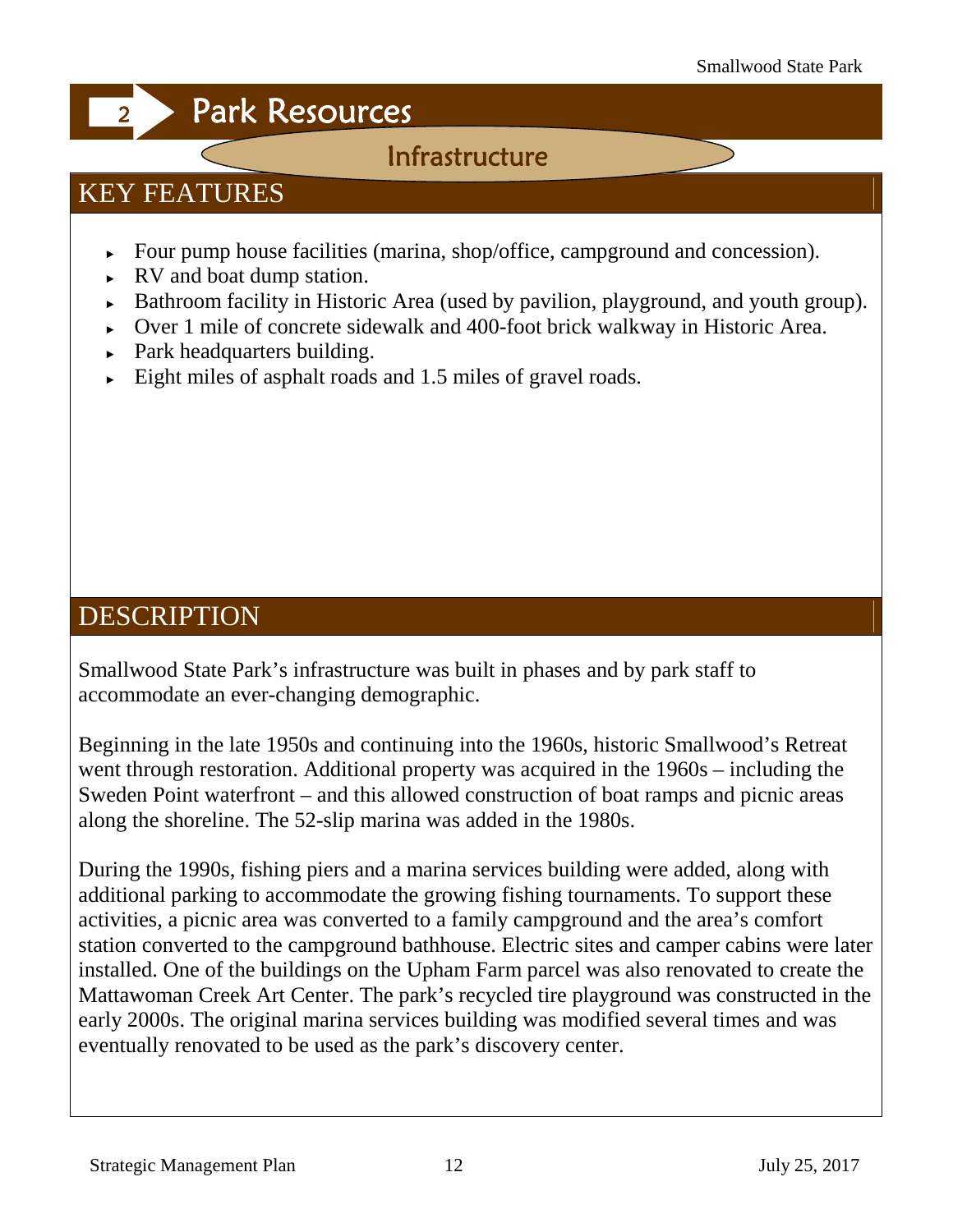### SWOT ANALYSIS

#### **Strengths**

#### Weaknesses

Threats

Smallwood is comprised of various ecosystems (tidal wetlands, non-tidal wetlands, streams, mixed hardwood forest, etc.).

Diverse habitat supports exceptional biodiversity. Mattawoman Creek is relatively healthy, with a strong SAV community, including some state rare species. The park's streams and wetlands provide excellent habitat for aquatic insects.

The park is mostly forested, providing water quality protection for Mattawoman Creek.

The native plant garden highlights the importance of native species and serves as a "living key" for plant ID. Long-established "Grow Not Mow" meadows support warm season grasses and provide exceptional pollinator habitat.

Hundreds of trees were lost or damaged during a tornado in 2015.

Invasive plants (Japanese stiltgrass, princess tree, mile-a minute, etc.) harm native species and provide no benefit to wildlife.

Landscaped areas previously planted with exotic plants, serve as a detrimental seed source.

Impervious parking areas contribute stormwater runoff to Mattawoman Creek.

### **Natural Resources**

#### **Opportunities**

Upcoming SHA stormwater management projects will decrease runoff into Mattawoman Creek.

Long-established rain gardens and "Grow Not Mow" areas could be expanded to collect and treat runoff and increase pollinator habitat.

Designated fields could be planted with native grasses and wildflower species to increase pollinator habitat. Funding could be sought to replace concrete sidewalks

with pervious surfaces to reduce runoff. The Mattawoman Creek Conservancy and other environmental groups may be willing to partner on potential watershed protection projects.

MD Native Plant Society may be willing to help develop/implement invasive species management plan. A "bio-blitz" could be used to help develop more up-

to-date species lists. Exotic plants could be replaced with native plants in

landscaped areas.

A forest/habitat inventory could be conducted to determine whether deer management levels are adequate.

Stormwater runoff from impervious surfaces contributes to erosion, sedimentation, and degradation of Mattawoman Creek.

Hydrilla and other invasive SAV species continue to cause detrimental effects on native Submerged Aquatic Vegetation.

The spread of non-native fish species could cause an imbalance in the ecosystem of Mattawoman Creek. Storm damage and climate change could result in the loss of key wetland habitats.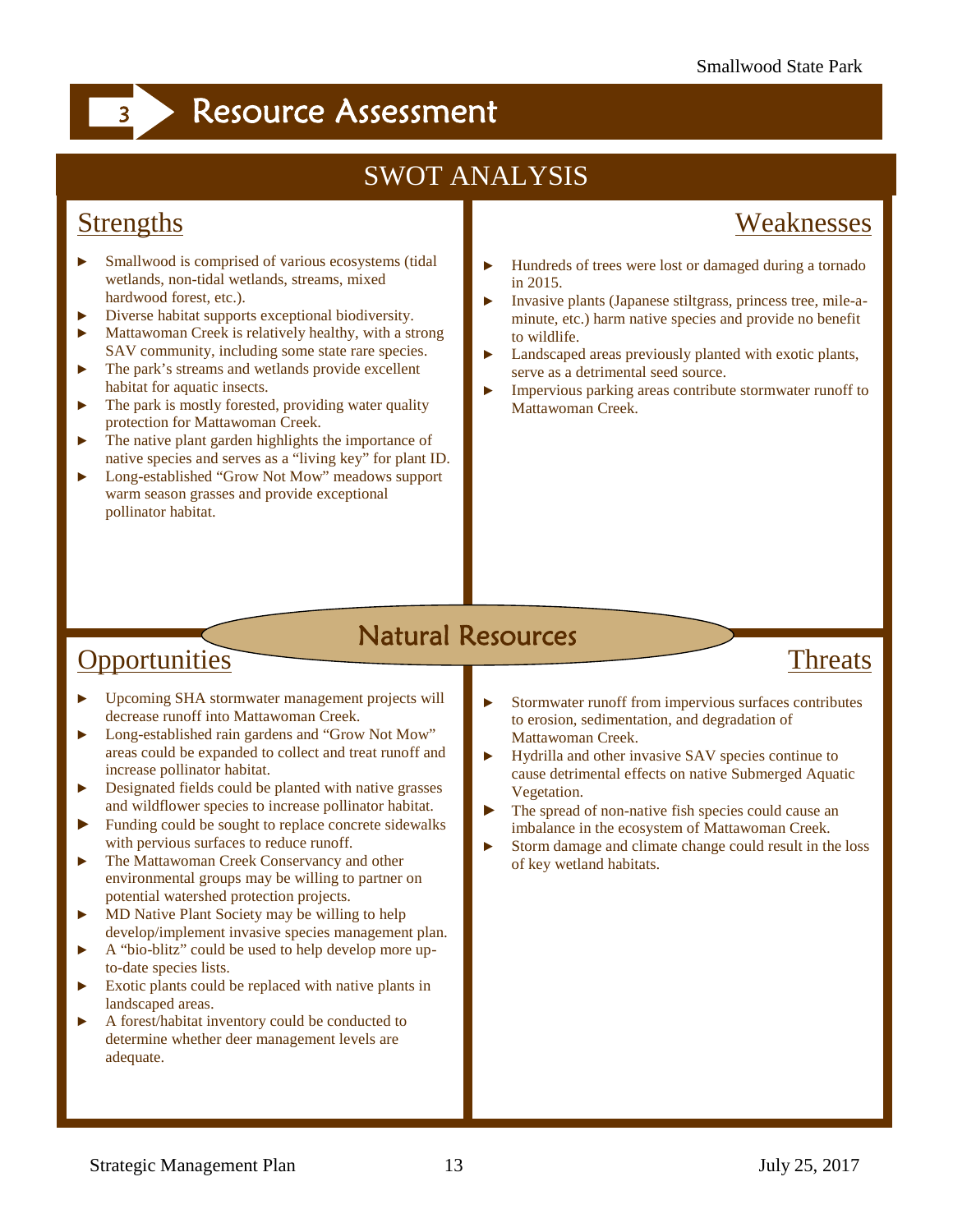#### SWOT ANALYSIS

#### **Strengths**

#### Weaknesses

The park boasts a deep and varied history, with some of the resources predating colonization.

General William Smallwood is an important figure in Maryland history, which makes this park, his home, a significant historic area.

The Mattawoman Creek Art Center is an exceptional cultural resource that allows local artists to display their work in a unique setting.

Volunteers provide the majority of the park's historic/cultural interpretation.

Limited staffing for interpreting the cultural and historic resources makes it difficult to provide special programs. General William Smallwood is not as well documented as some of the more commonly known leaders of the Revolutionary War period, making it difficult to expand staff knowledge of his life and history. Volunteer base is declining.

Lack of a dedicated park or Park Service historian with good records leads to loss of knowledge as staff and local sources leave.

#### **Cultural/ Historical Resources**

#### **Opportunities**

Utilizing the historic sites survey done by R. Christopher Goodwin & Associates in 2004, a timeline and history of the park display could be created for the Sweden Point Discovery Center.

Interpretive panels with QR codes at historically significant sites throughout the park would allow park patrons to self-guide through some park history. Interpretive panels and technological amenities in the Smallwood Retreat would allow for the house to be opened for tours more frequently and/or on shorter

notice, as it would minimize the necessity for a trained docent to give tours.

Volunteer or intern could be recruited to research park history and help update the park's inventory.

There is interest in restoring the Grinder House for interpretation and use as office space and storage for the "Friends of Smallwood."

#### **Threats**

Fire, severe weather, deferred maintenance, and visitor impacts (graffiti, theft, destruction of property, normal wear, etc.) can adversely impact the park and limited resources make restoration challenging. Historic documents and artifacts need to be properly organized, documented, stored, or displayed. The ever-changing interpretation of historical information can lead to changes that need to be addressed in order to remain current. There is a perceived decrease in visitation to the park's

historic area and the Mattawoman Creek Art Center. The Grinder House needs immediate attention to minimize further water damage and avoid further deterioration as restoration and adaptive re-use efforts are explored by the County.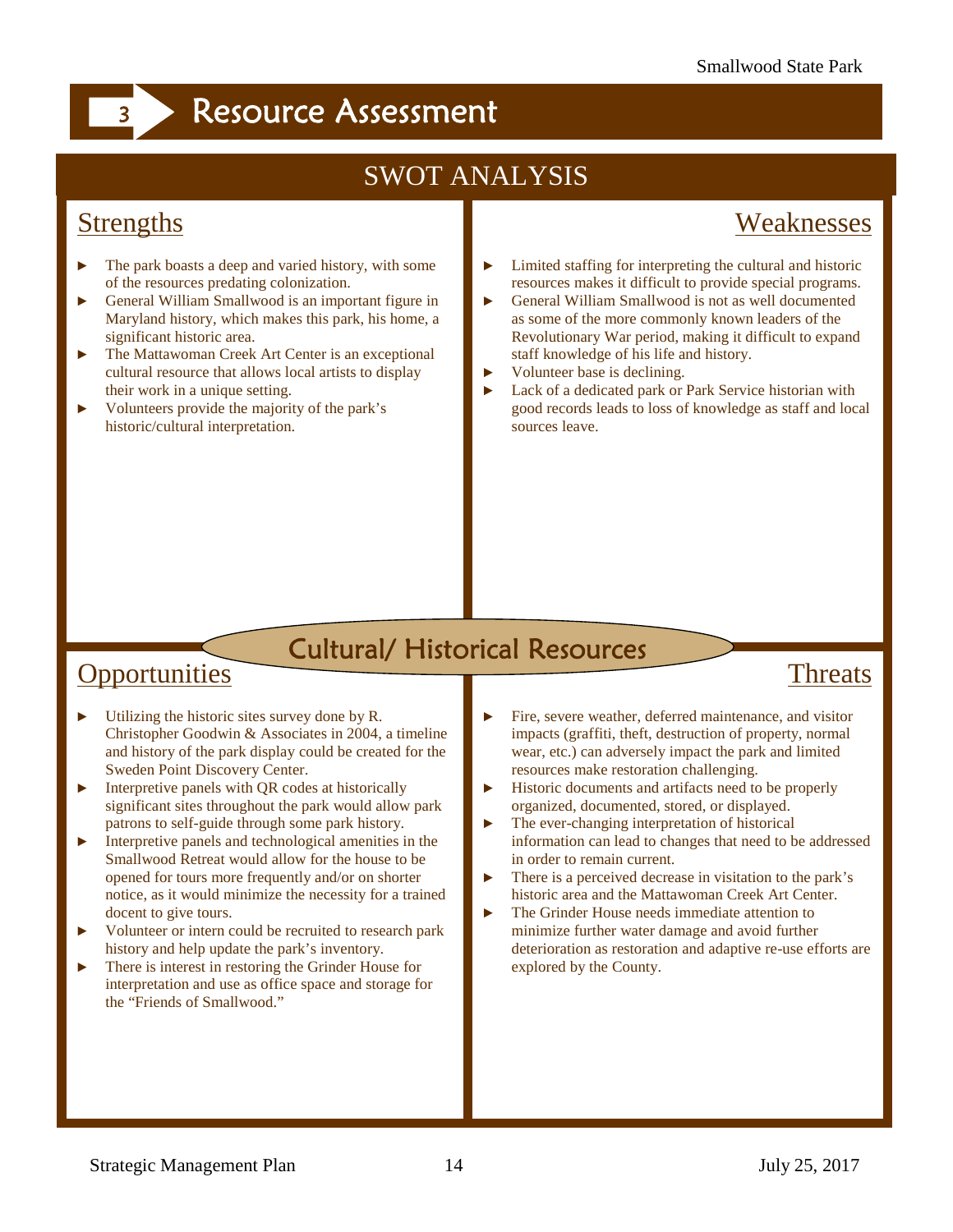### SWOT ANALYSIS

#### **Strengths**

#### Weaknesses

Smallwood is a destination for the largest fishing tournaments in the region, hosting the FLW Tour, BASS Elite, Paralyzed Veterans of America, etc. The 375 feet of fishing piers and 1,500 feet of open shoreline provide recreational fishing opportunities for largemouth bass, catfish, crappie, bluegill, and snakehead.

Sweden Point includes a 52-slip marina on Mattawoman Creek.

The Paralyzed Veterans of America Bass Tournament, Snakehead Tournament, and Blue Catfish Tournament offer annual signature events.

The park's two trails offer approximately five miles of hiking opportunities that meander along wetlands, through a mixed hardwood forest, and across rolling fields.

Fishing licenses and a host of other fishing products specifically used on Mattawoman Creek and Potomac River can be purchase on site at the General's Store.

The Potomac River fishery can suffer from environmental impacts and/or overfishing, resulting in regulatory action that greatly affects the park.

The piers and shoreline are used simultaneously by boaters and shoreline anglers. The use of this area for staging tournament launches and "weigh-ins" makes it difficult for shoreline anglers to fish during these times. The campground is small, with some campsites too close together.

The campground does not have enough electrical power for larger motor homes and does not provide water to each site.

Playground is outdated.

Sweden Point Marina is not a full-service marina with boat lift and mechanic, elements that many boaters prefer.

No multi-use trails for mountain bikers and equestrians.

### **Recreational Resources**

#### **Opportunities**

The park could provide dedicated areas for shoreline anglers to minimize conflicts during tournaments and other busy boating times.

A new campground could be proposed to provide sites for larger RVs (including electric and water). The park's trail system could be expanded with minimal impact by installing a boardwalk over a creek to connect the General's Walk to an old roadbed in the remote "Stump Neck Road" portion of the park, thereby creating a new trail using existing footprints. The park's smallest, underused pavilion could be converted to an aviary for Southern Maryland parks.

### **Threats**

Shoreline anglers need better access to the shoreline for fishing in order to avoid negative impacts to the natural shoreline by creating rogue trails.

Overflow camping in the park's Historic Area encroaches on the historical interpretation of the Retreat House and Barn.

Trails are impacted by storms, uprooted trees, and shoreline erosion.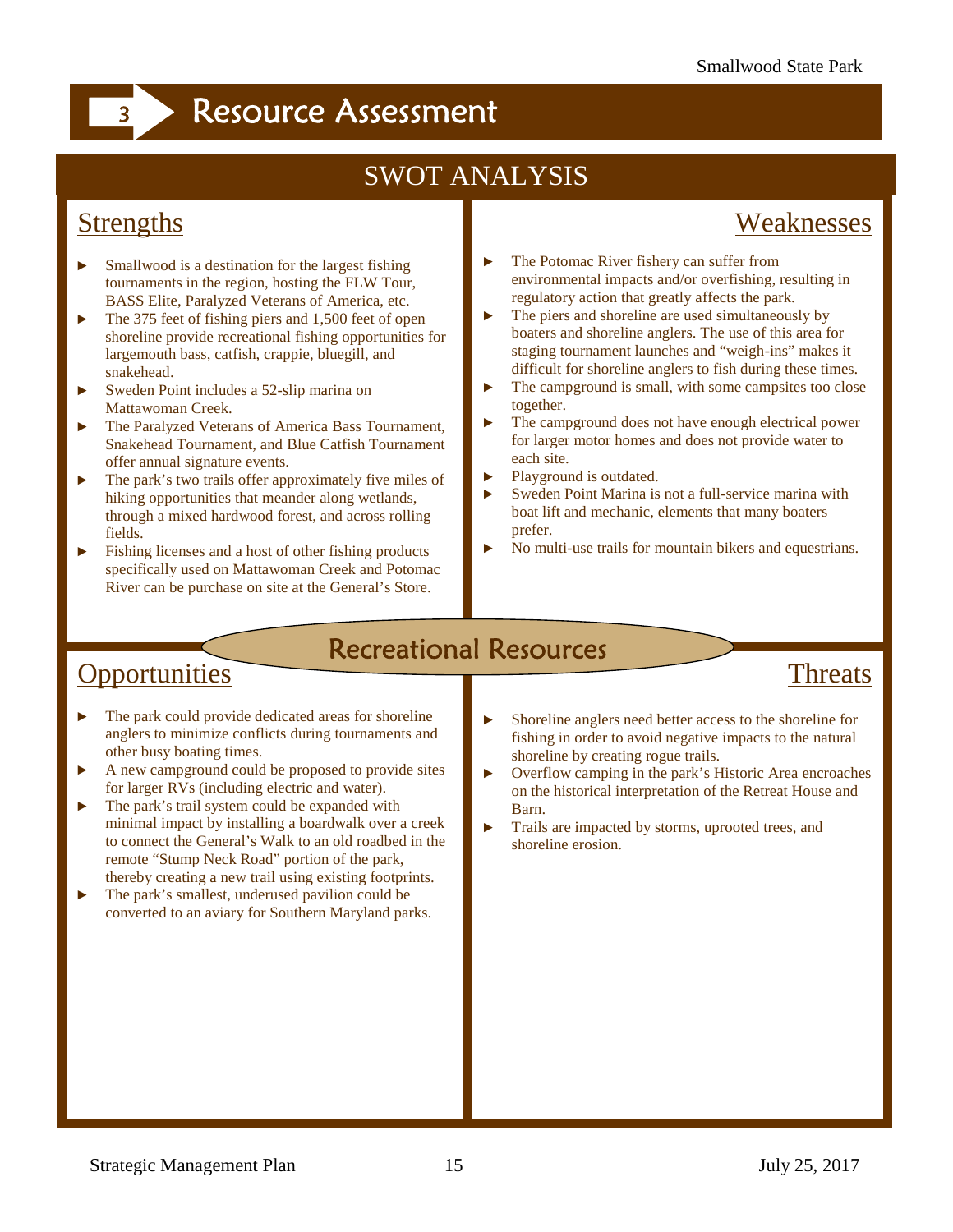### SWOT ANALYSIS

#### **Strengths**

#### Weaknesses

Staff exceptionally engaged in "cross training," develops diverse skill sets and produces park "generalists."

Employees gain comprehensive knowledge of multiple Southern Maryland Recreational Complex facilities and can serve at all parks.

Ability to "borrow" personnel from other areas in the Complex and Southern Region for exceptional projects and special needs.

A few experienced exceptionally capable seasonal employees who can "cover" various assignments when needed.

The recent addition of a Park Technician has been invaluable.

The park must cover extended operational shifts (4 a.m. – 10 p.m.) during the fishing and camping season. Six satellite facilities require staff from Smallwood to work at Calvert Cliffs, Chapman and Chapel Point state parks, as well as Zekiah Swamp and Mattawoman natural environment areas.

Seasonal employees often leave midseason creating vacancies during busy summer months.

### **Human Resources**

#### **Opportunities**

Pursue additional partnerships to enhance recreation opportunities and supplement staff presence. Continued emphasis on employee satisfaction, well being, and recognition to support employee morale. Existing "friends group" could be revitalized with new members.

#### Threats

Special events (e.g. bass tournaments) require additional staff resources.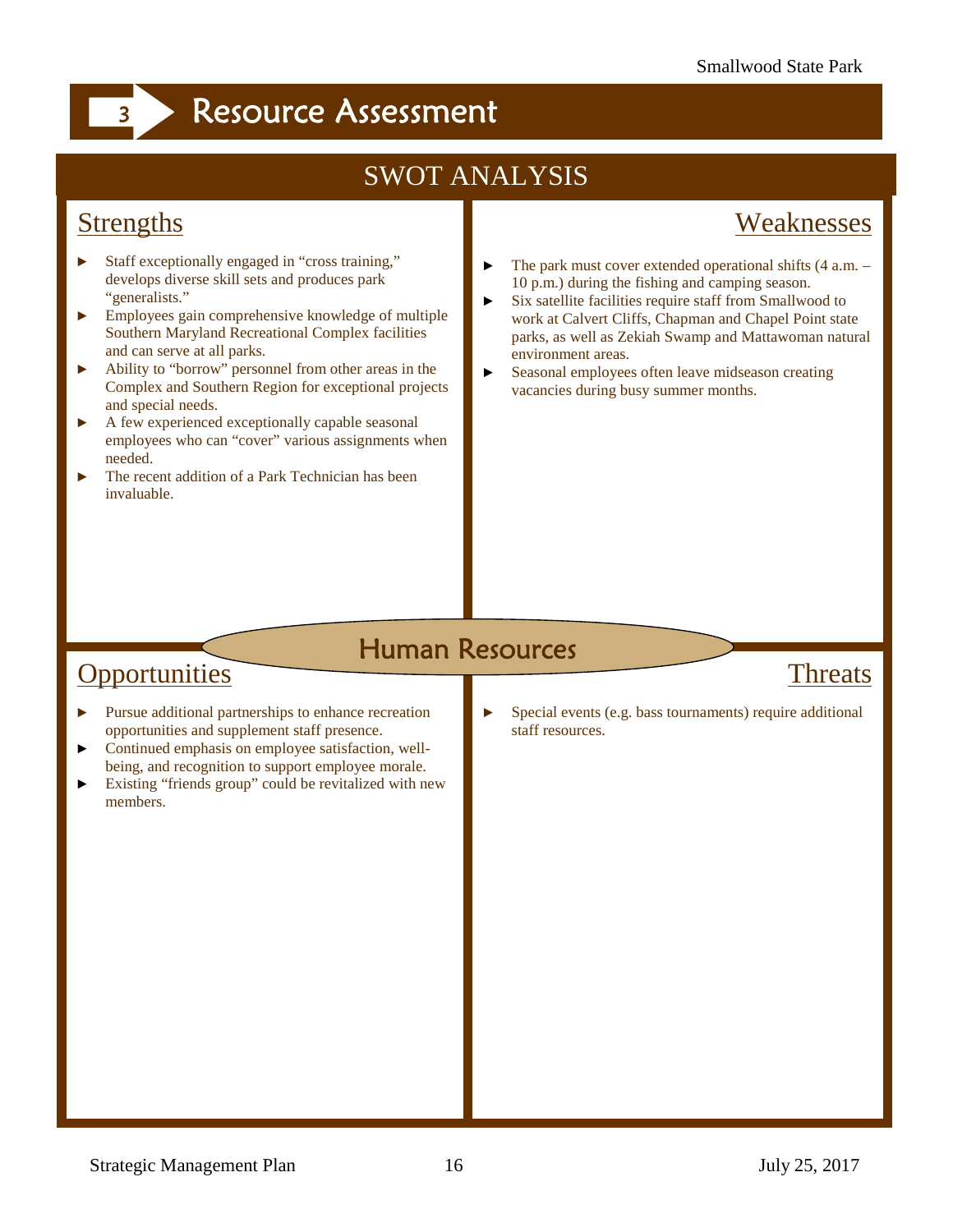### SWOT ANALYSIS

#### **Strengths**

#### Weaknesses

Campground pump house has been replaced and is now in good condition (2016).

Sewer line for concessions was replaced in 2014. Pavilion #3 roof was recently replaced (2016). Best Available Technology (BAT) septic systems installed about four years ago.

Discovery Center was renovated in 2012.

Roof was replaced at the campground bathhouse in the winter of 2015.

Roads are deteriorating due to harsh weather conditions. Tire playground needs replacement.

There are not enough picnic sites to accommodate demand.

Antiquated phone lines and internet hinder communications.

Fencing around maintenance shop needs to be replaced. Wooden structures such as piers and footbridge shown their age and require regular replacement of decking. Utility housing structures in marina are deteriorating and a repair/replacement program is needed.

#### **Infrastructure**

#### **Opportunities**

Planned improvements to the campground could better accommodate RVs.

Patch work and re-grading of roads could alleviate the need for some vehicle maintenance and improve access.

Replacing fencing where needed will enhance security. Exploring ways to provide more single car parking could accommodate more visitors on weekends when there are fishing tournaments.

Identifying funding to have the wooden structures along the waterfront upgraded will enhance the safety, appearance and functionality of the area.

Marina could use an upgrade with the proper funding. Waterway Improvement Funding might be an option. Raze the aging tire playground now that a new playground has been constructed in the day use area.

#### Threats

Older culverts along roadsides are beginning to wash away.

Phone, internet, and electrical systems are in need of improvements.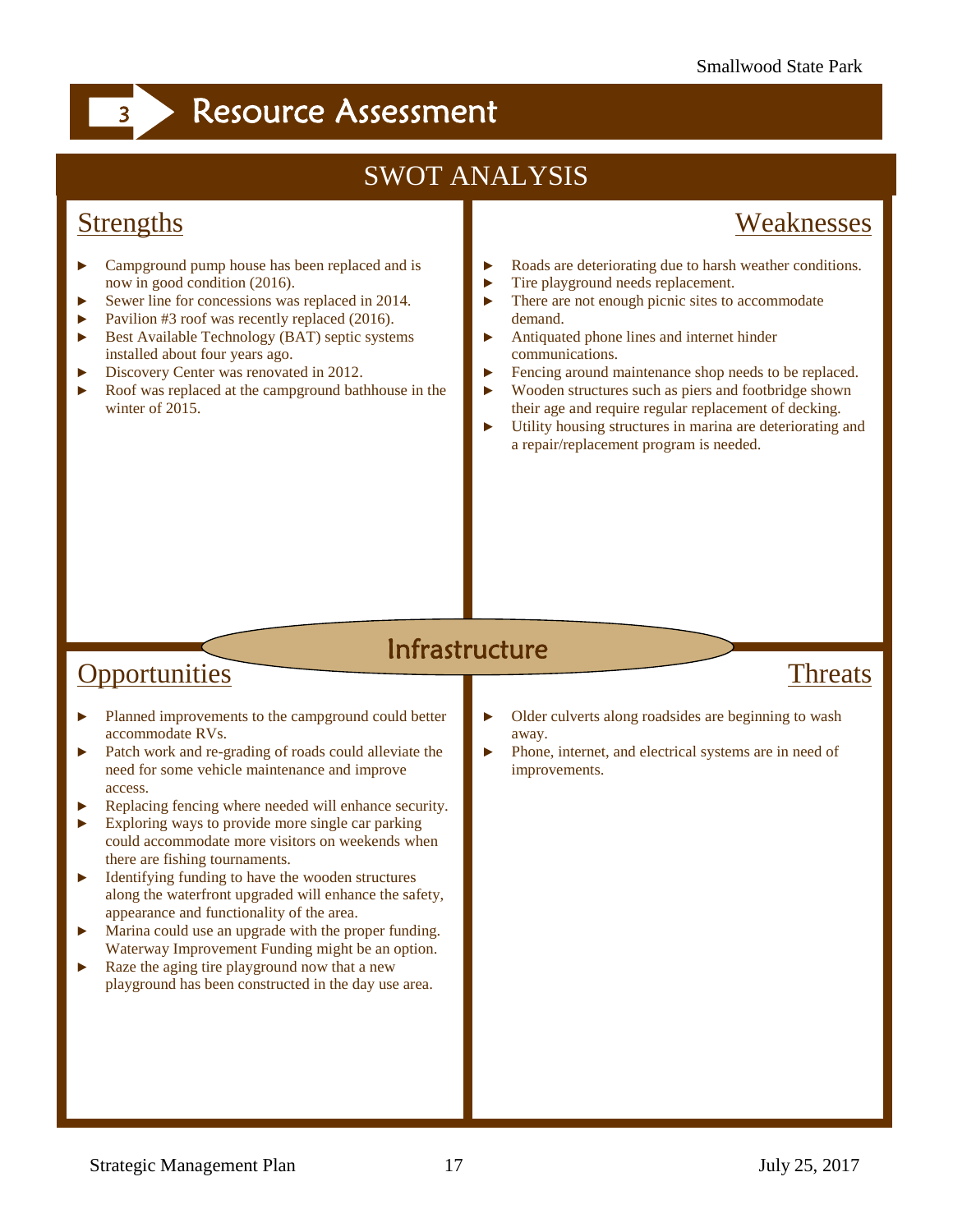## **Big-Picture Goals**

### NATURAL RESOURCE GOALS

- <sup>1</sup> Develop and implement a prioritized plan of action for control of non-native invasive plant species and promotion of environmentally beneficial native trees, shrubs, and plants.
- 2 better preserve and enhance the natural areas of Smallwood, including managed deer hunting. Implement management practices recommended by other Department of Natural Resources units to
- program. 3 Develop and implement a plan of action to improve or maintain pollinator habitat and increase efforts to educate visitors on the importance of pollinators.

#### CULTURAL/ HISTORICAL RESOURCE GOALS

- **Emphasize cultural and historical resources by devising strategies to support visitation at General** Smallwood's Retreat during park hours of operation.
- 5 **park and develop a self-guided interpretive tour.** Perform comprehensive research and documentation of the historically significant locations within the

#### RECREATIONAL RESOURCE GOALS

- 6 Improve the camping experience through planned capital investments.
- 7 Establish a new trail to connect the main park to the remote and underutilized "Stump Neck" area.

#### HUMAN RESOURCE GOALS

- <sup>8</sup> Explore opportunities with affiliated groups to supplement staff presence, programming, and maintenance activities and promote the park as a community resource.
- 9 Cocus Southern Maryland Recreational Complex leads Focus Southern Maryland Recreational Complex leadership on continued efforts to build a positive,

### INFRASTRUCTURE GOALS

- 10 Make ADA compliant upgrades of day-use facilities, including the marina, marina bathhouse, picnic area, boat launch, concession, and bathrooms.
- <sup>11</sup> Assess the waterfront area and develop one or more Critical Maintenance projects to address deferred maintenance and needed repairs to structures, utilities, roads, and parking areas.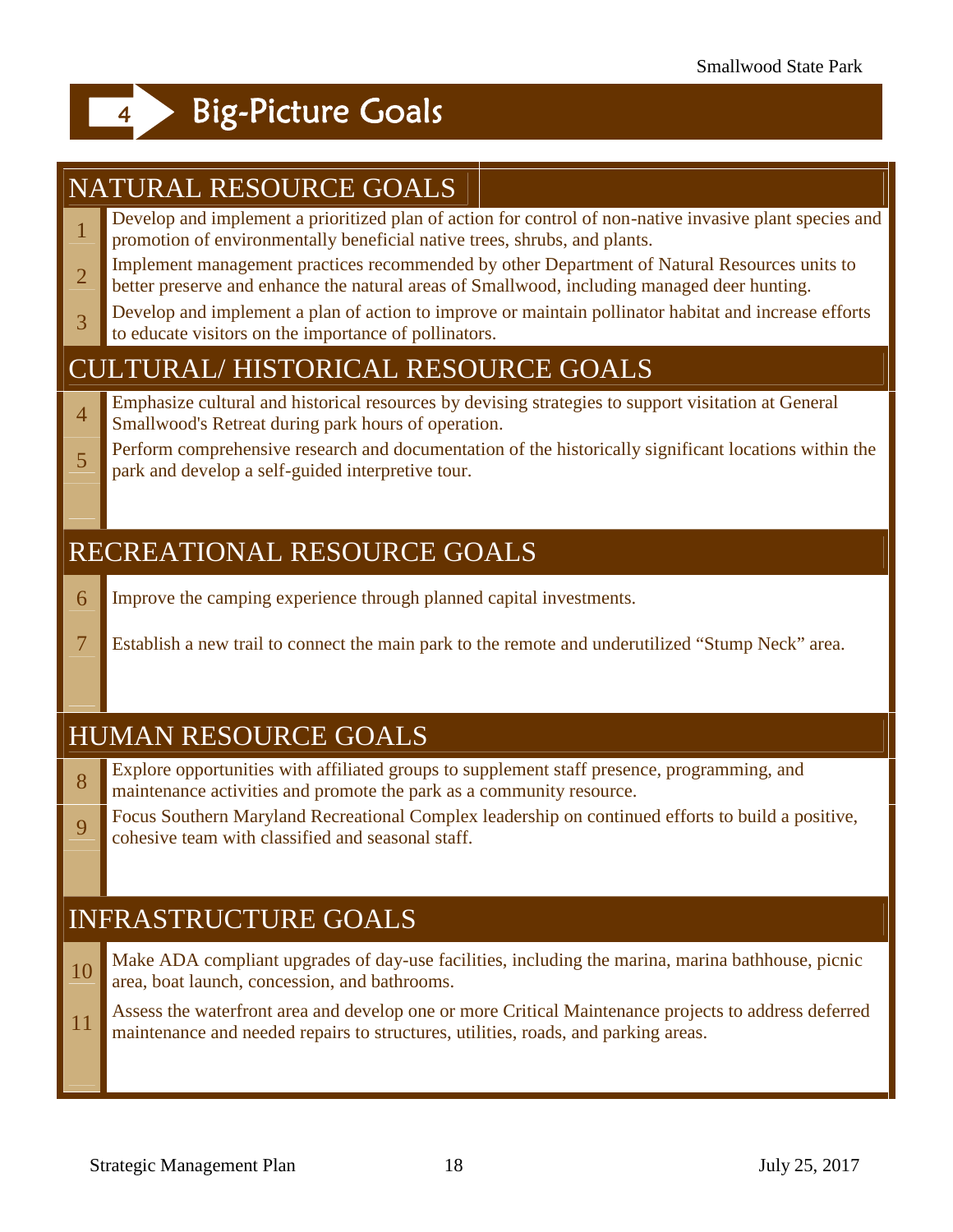## **GOAL #1**

**Develop and implement a prioritized plan of action for control of non-native invasive plant species and promotion of environmentally beneficial native trees, shrubs, and plants.**

| PROJECTS AND ACTIONS                                                                                                                               | <b>TIMELINE</b> |
|----------------------------------------------------------------------------------------------------------------------------------------------------|-----------------|
| Identify expert resources available for training and assistance (Wildlife and<br>Heritage Service, MD Native Plant Society, Statewide Eyes, etc.). | 2017            |
| Seed, manage, and interpret park meadows by transitioning to more pollinator<br>plants and warm season grasses.                                    | 2017            |
| Utilize available resources to perform a comprehensive inventory of non-native<br>invasive plant species within the park.                          | 2017            |
| Define priorities and develop a plan of action for eradication, control, and<br>prevention of non-native invasive species.                         | 2017            |
| Submit the plan of action for internal review.                                                                                                     | 2017            |
| Once approved, utilize available resources to implement the plan (MCC,<br>volunteers, interns, etc.).                                              | 2018            |
|                                                                                                                                                    |                 |
|                                                                                                                                                    |                 |

#### COMMENTS/ PROGRESS REPORT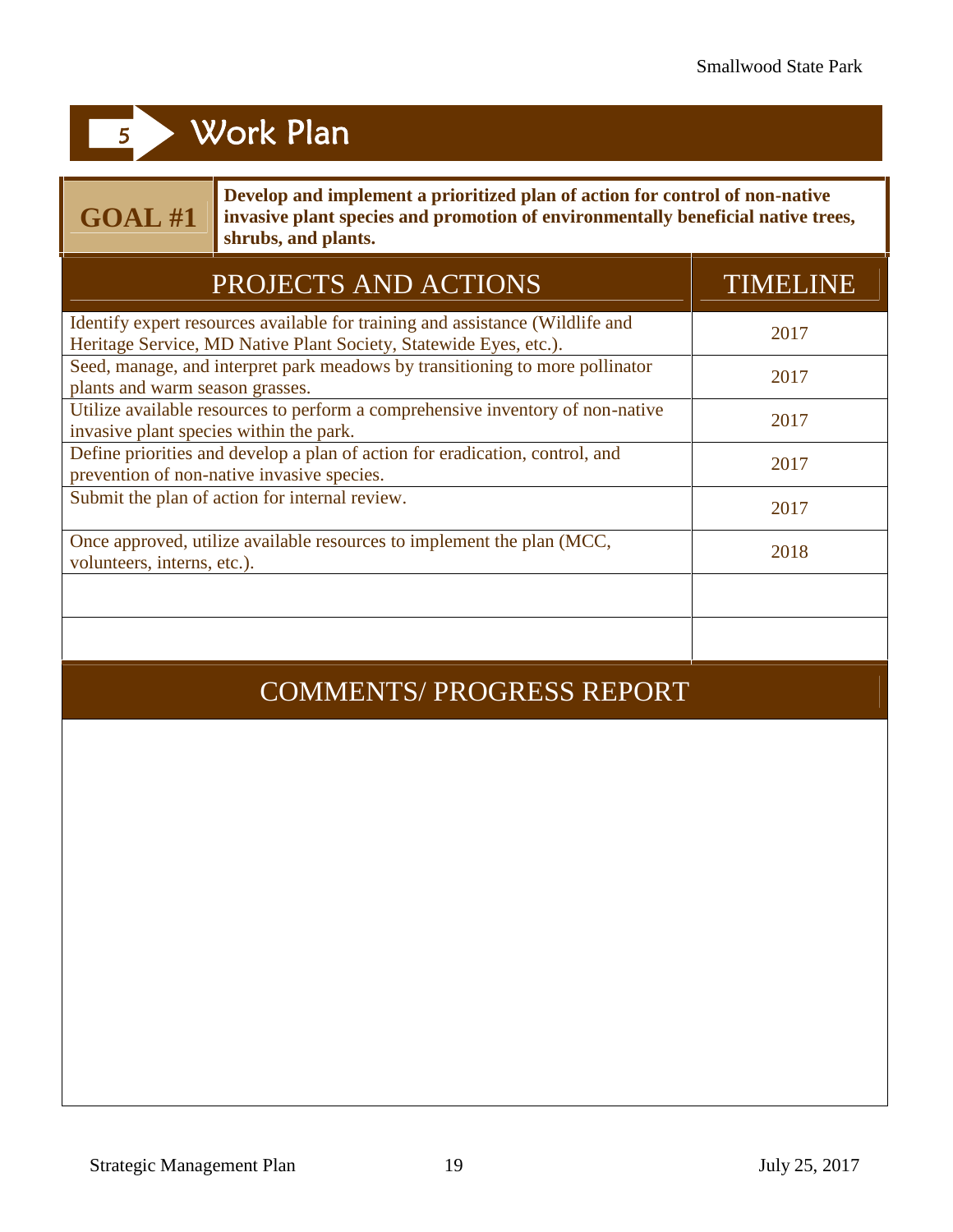| Implement management practices recommended by other department units to<br><b>GOAL #2</b><br>better preserve and enhance the natural areas of Smallwood, including a managed<br>deer hunting program. |                 |  |
|-------------------------------------------------------------------------------------------------------------------------------------------------------------------------------------------------------|-----------------|--|
| PROJECTS AND ACTIONS                                                                                                                                                                                  | <b>TIMELINE</b> |  |
| Identify and pursue expert resources available for recommendations and training.                                                                                                                      | 2016-17         |  |
| Define priorities and develop a plan of action for resource management.                                                                                                                               | 2017-18         |  |
| Submit the plan for internal review.                                                                                                                                                                  | 2018            |  |
| Develop a managed deer hunt program in partnership with Wildlife and Heritage<br>Service.                                                                                                             | 2018            |  |
| After plan approval, utilize available resources to implement the plan using staff,<br>Maryland Conservation Corps, volunteers, interns, etc.                                                         | 2018-19         |  |
| Assess progress and update the plan of action annually.                                                                                                                                               | 2018-20         |  |
|                                                                                                                                                                                                       |                 |  |
|                                                                                                                                                                                                       |                 |  |
| <b>COMMENTS/ PROGRESS REPORT</b>                                                                                                                                                                      |                 |  |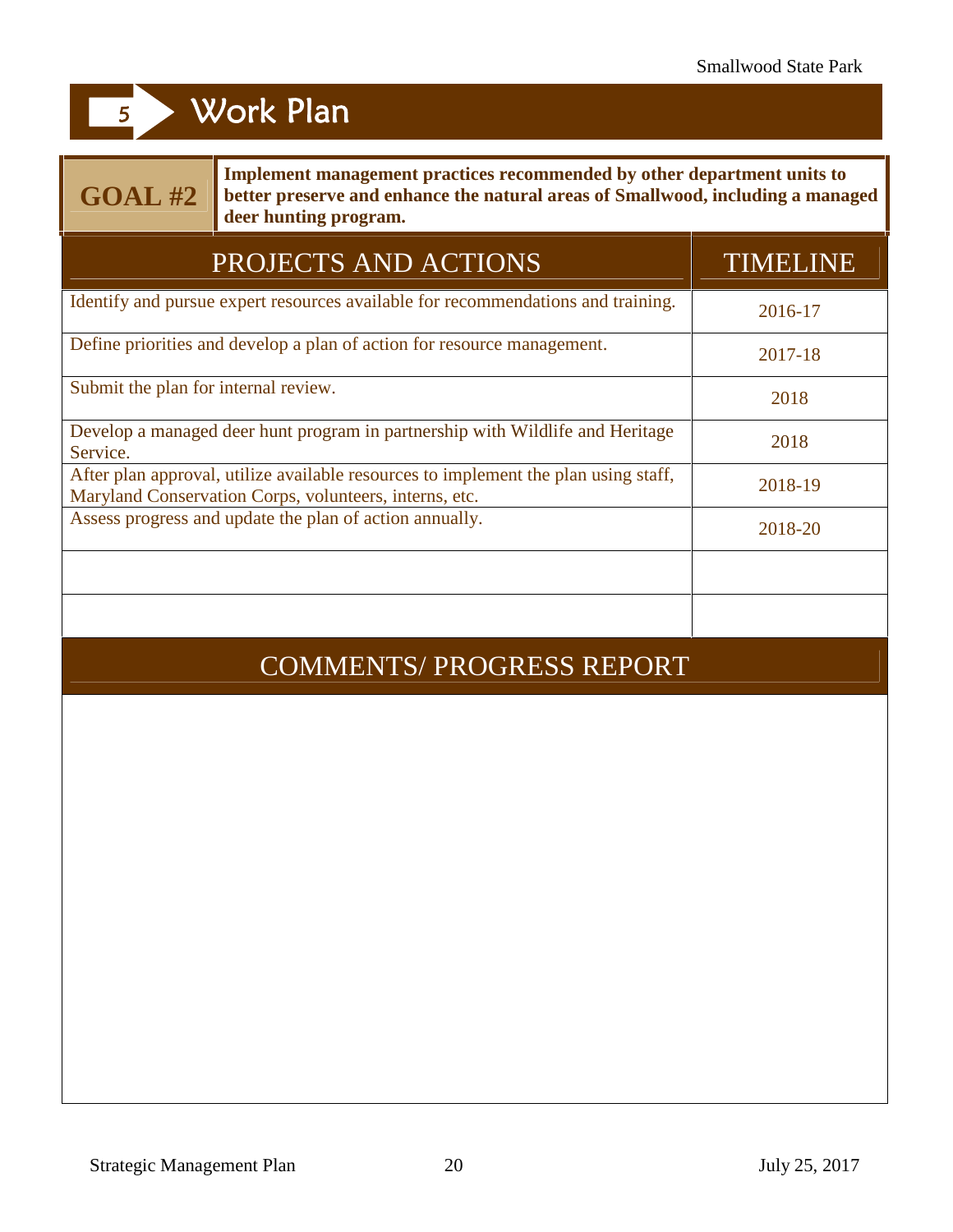## **GOAL #3**

**Develop and implement a plan of action to improve or maintain pollinator habitat and increase efforts to educate visitors on the importance of pollinators.**

| PROJECTS AND ACTIONS                                                                                                                        | <b>TIMELINE</b> |
|---------------------------------------------------------------------------------------------------------------------------------------------|-----------------|
| Inventory park areas that are routinely mowed and assess possibility of<br>conversion to meadows.                                           | 2017            |
| Create a display for the nature center which highlights the importance of native<br>pollinators and provide a map of areas being converted. | 2018-19         |
| Establish a maintenance protocol for pollinator/meadow areas to ensure long-<br>term viability and improve aesthetics.                      | 2017-18         |
|                                                                                                                                             |                 |
|                                                                                                                                             |                 |
|                                                                                                                                             |                 |
|                                                                                                                                             |                 |
|                                                                                                                                             |                 |
| <b>COMMENTS/ PROGRESS REPORT</b>                                                                                                            |                 |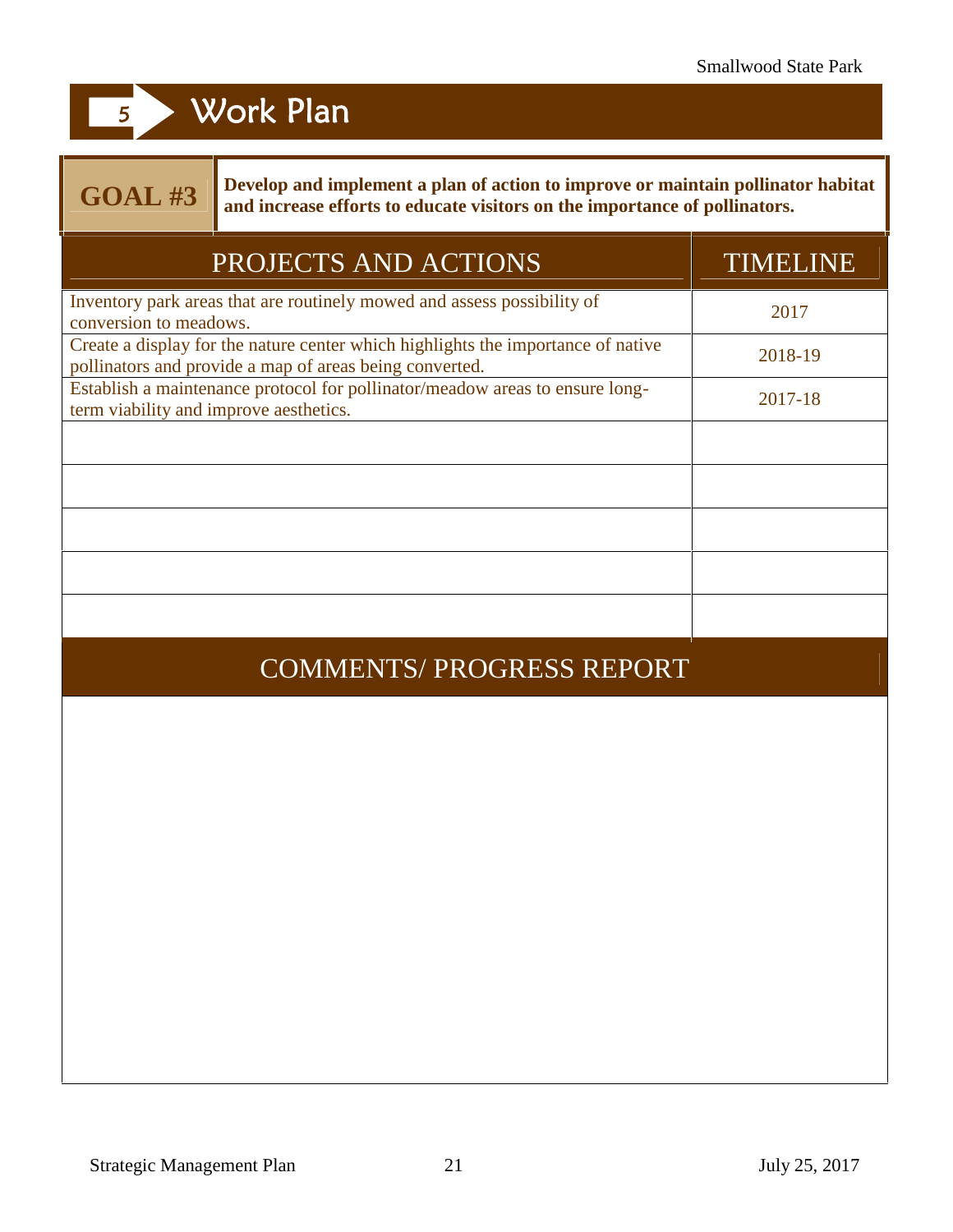## **GOAL #4**

**Emphasize cultural and historical resources by devising strategies to support visitation at General Smallwood's Retreat during park hours of operation.**

| <b>TIMELINE</b>                  |
|----------------------------------|
| 2017                             |
| 2017-20                          |
| 2019                             |
| 2019-20                          |
|                                  |
|                                  |
|                                  |
|                                  |
|                                  |
|                                  |
|                                  |
|                                  |
|                                  |
| <b>COMMENTS/ PROGRESS REPORT</b> |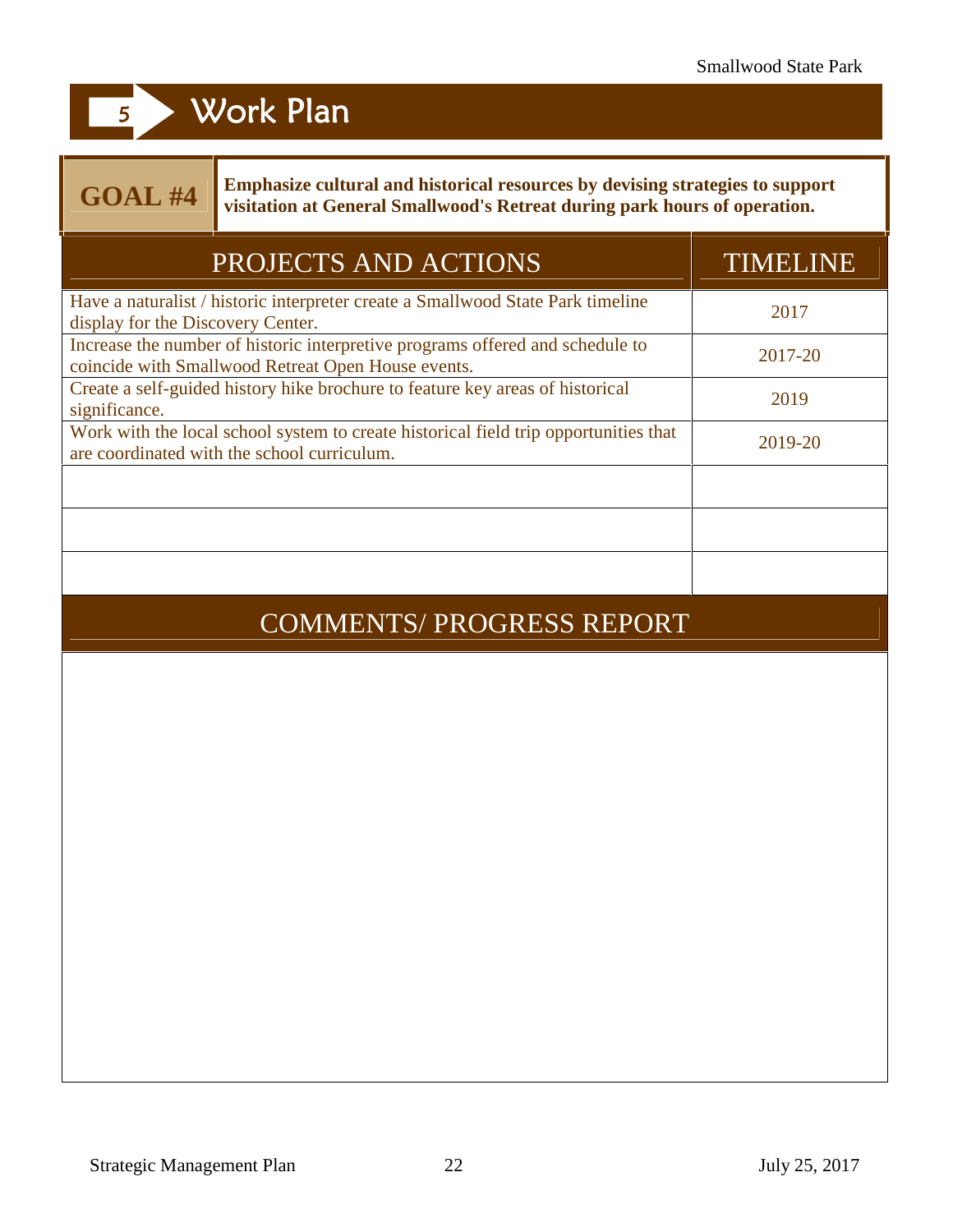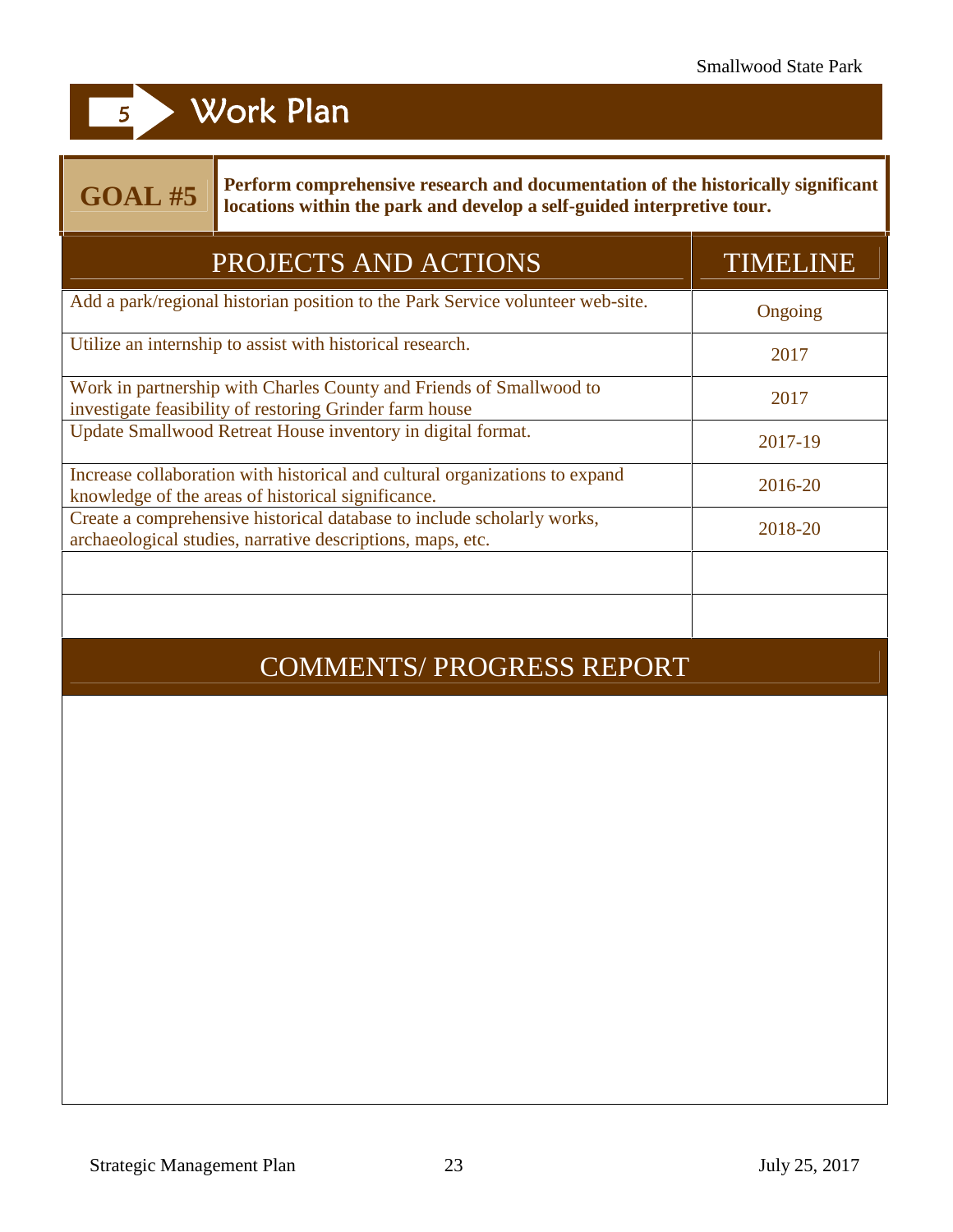## **18 Work Plan 5** Work Plan

**GOAL #6 Improve the camping experience through planned capital investments.**

| PROJECTS AND ACTIONS                                                                                                                                                                 | TIMELINE |
|--------------------------------------------------------------------------------------------------------------------------------------------------------------------------------------|----------|
| Capital Improvement Program (CIP) funding budgeted for<br>campground improvements in FY2018, includes a new bathhouse,<br>five additional campsites, and an electric system upgrade. | 2018     |
| Investigate feasibility of constructing an overflow camping area<br>that allows for RVs and family group camping.                                                                    | 2018     |
|                                                                                                                                                                                      |          |
|                                                                                                                                                                                      |          |
|                                                                                                                                                                                      |          |
|                                                                                                                                                                                      |          |

### COMMENTS/PROGRESS REPORT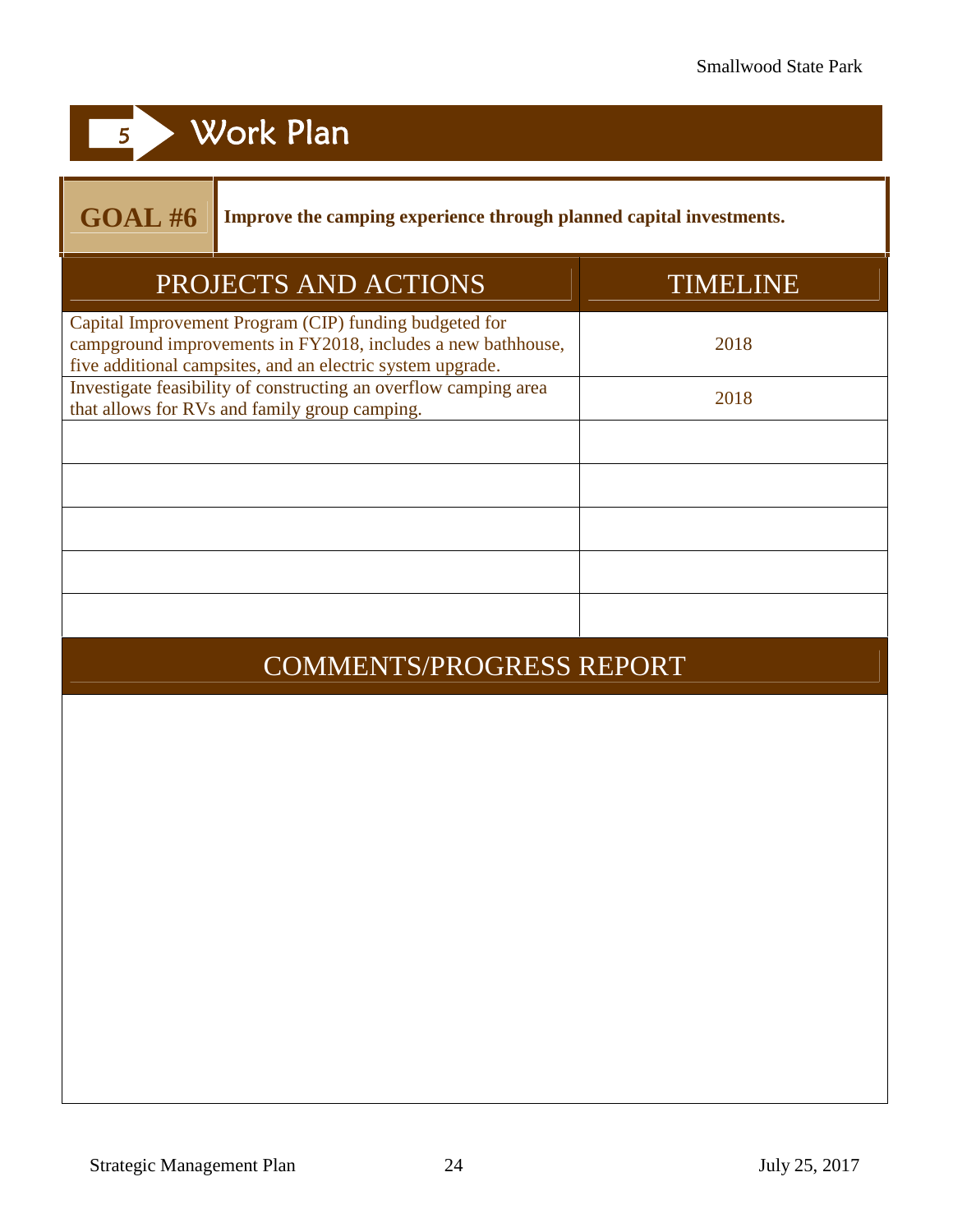## **GOAL #7**

**Establish a new trail to connect the main park to the remote and underutilized "Stump Neck" area.**

| PROJECTS AND ACTIONS                                                                                                 | <b>TIMELINE</b> |
|----------------------------------------------------------------------------------------------------------------------|-----------------|
| Identify and analyze a new trail to connect the main park to the remote, unused<br>"Stump Neck" area.                | 2017-18         |
| Explore area for optimal trail layout and prepare conceptual design.                                                 | 2018            |
| Draft and submit proposal and internal review package.                                                               | 2018            |
| Submit approved trail design for Recreational Trail Program funding.                                                 | 2018            |
| <b>Monitor National Environmental Protection Act review.</b>                                                         | 2018-19         |
| Construct boardwalk across creek and connect existing trail system to new<br>system, utilizing established roadbeds. | 2019-20         |
|                                                                                                                      |                 |
| <b>COMMENTS/PROGRESS REPORT</b>                                                                                      |                 |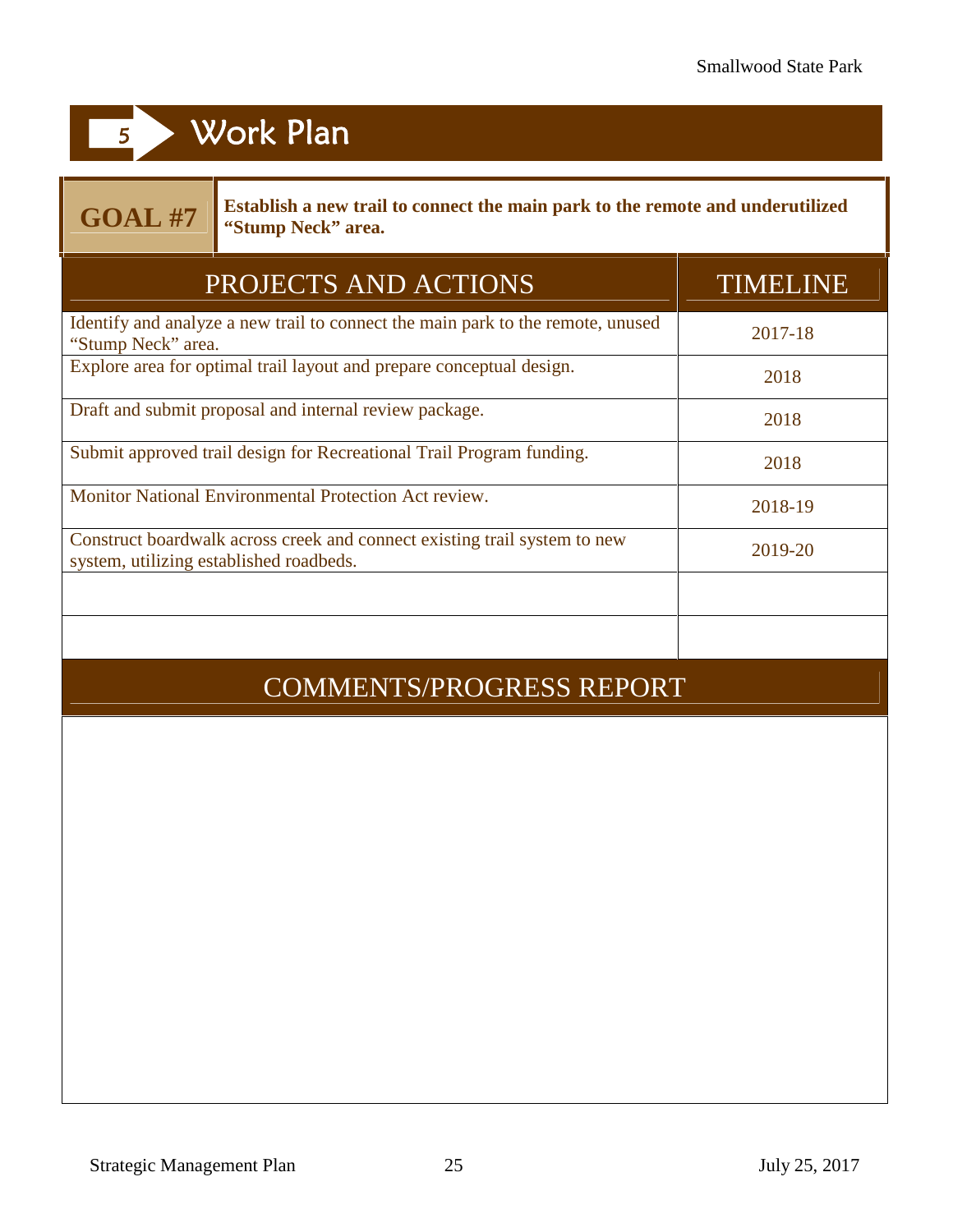| <b>GOAL #8</b>                       | Explore opportunities with affiliated groups to supplement staff presence,<br>programming, and maintenance activities and promote the park as a community<br>resource. |                 |
|--------------------------------------|------------------------------------------------------------------------------------------------------------------------------------------------------------------------|-----------------|
|                                      | PROJECTS AND ACTIONS                                                                                                                                                   | <b>TIMELINE</b> |
| attract more volunteers to the park. | Meet with the Friends of Smallwood State Park to discuss possible strategies to                                                                                        | 2017            |
| interpret the park's historic sites. | Meet with the Historic Preservation Society to discuss volunteer opportunities to                                                                                      | 2017            |
|                                      |                                                                                                                                                                        |                 |
|                                      |                                                                                                                                                                        |                 |
|                                      |                                                                                                                                                                        |                 |
|                                      |                                                                                                                                                                        |                 |
|                                      |                                                                                                                                                                        |                 |
|                                      |                                                                                                                                                                        |                 |
|                                      | <b>COMMENTS/ PROGRESS REPORT</b>                                                                                                                                       |                 |
|                                      |                                                                                                                                                                        |                 |
|                                      |                                                                                                                                                                        |                 |
|                                      |                                                                                                                                                                        |                 |
|                                      |                                                                                                                                                                        |                 |
|                                      |                                                                                                                                                                        |                 |
|                                      |                                                                                                                                                                        |                 |
|                                      |                                                                                                                                                                        |                 |
|                                      |                                                                                                                                                                        |                 |
|                                      |                                                                                                                                                                        |                 |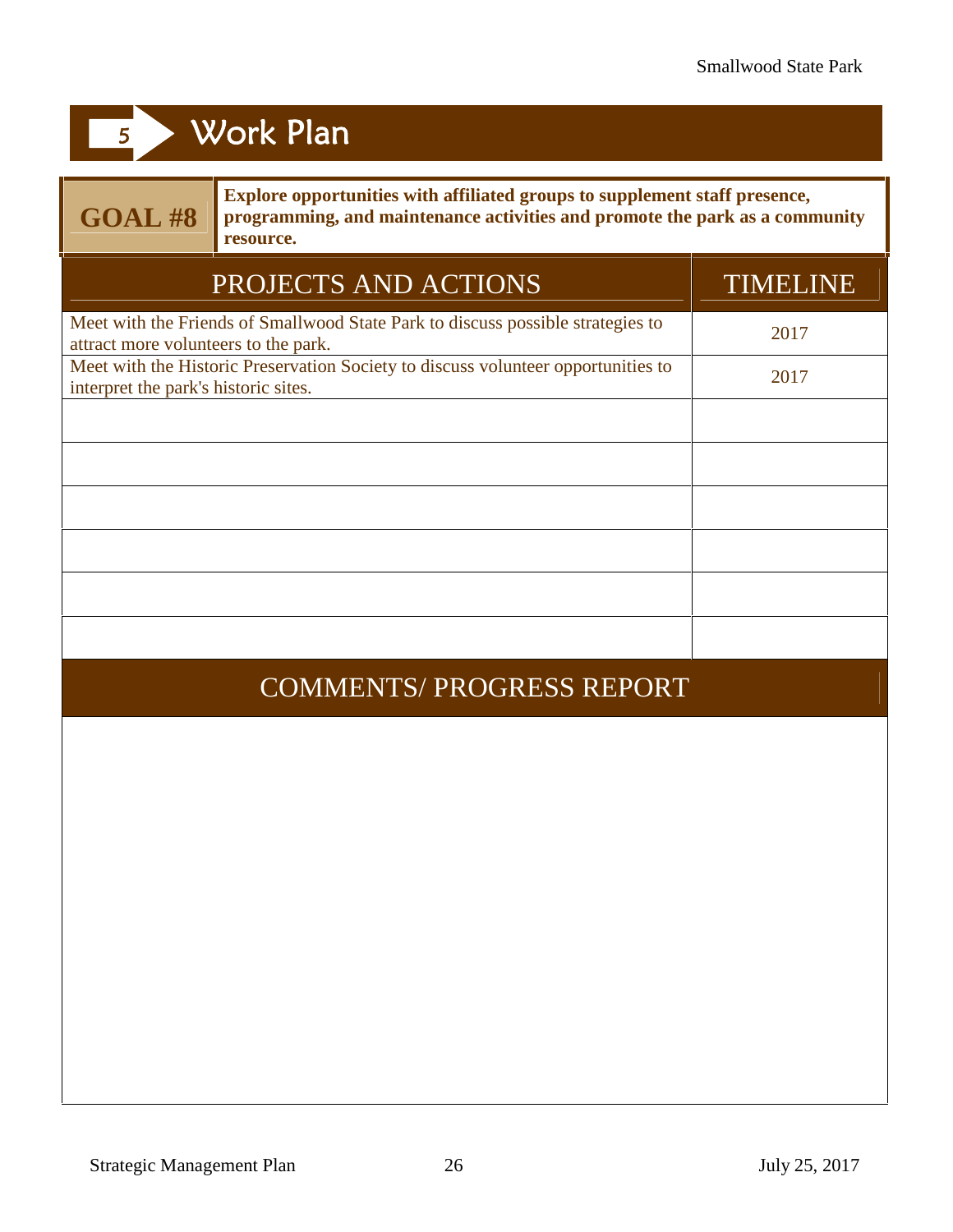## **GOAL #9**

**Focus Southern Maryland Recreational Complex leadership on continued efforts to build a positive, cohesive team with classified and seasonal staff.**

| PROJECTS AND ACTIONS                                                                                                               | TIMELINE |
|------------------------------------------------------------------------------------------------------------------------------------|----------|
| Perform employee satisfaction assessment and identify opportunities and<br>strategies for improvement.                             | 2017-18  |
| Organize a team-based discussion targeted toward building a stronger team and<br>resolving issues with roles and responsibilities. | 2017-18  |
| Identify and implement a fall and spring team-building activity.                                                                   | 2017-22  |
|                                                                                                                                    |          |
|                                                                                                                                    |          |
|                                                                                                                                    |          |
|                                                                                                                                    |          |
|                                                                                                                                    |          |
| <b>COMMENTS/ PROGRESS REPORT</b>                                                                                                   |          |
|                                                                                                                                    |          |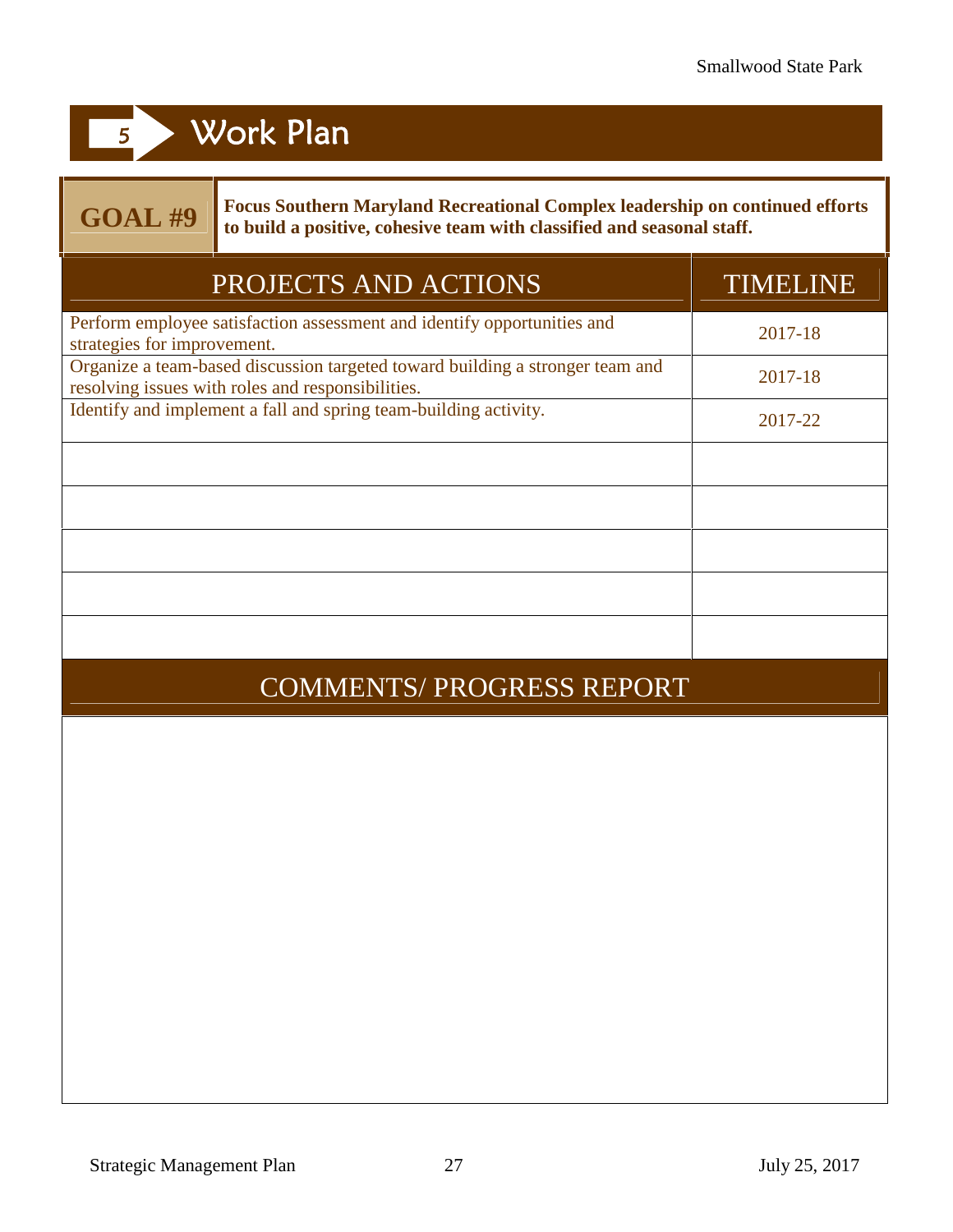## **GOAL #10**

**Make Americans with Disabilities Act compliant upgrades of day-use facilities, including the marina, marina bathhouse, picnic area, boat launch, concession, and bathrooms**.

| PROJECTS AND ACTIONS                                                                                                                                     | <b>TIMELINE</b> |
|----------------------------------------------------------------------------------------------------------------------------------------------------------|-----------------|
| Prioritize needs based on visitor use and solicit input from Paralyzed Veterans of<br>America, DNR Disability Advisory Council, etc.                     | 2017            |
| Work with DNR Office of Fair Practices and Engineering and Construction<br>regarding standards for all proposed accessibility upgrades and improvements. | 2017            |
| Follow up with Park Management, the Department Office of Fair Practices, and<br>Engineering and Construction to develop a timeline.                      | 2017            |
| Research additional funding/grant programs within the department, as well as<br>private sector funding.                                                  | 2017            |
| Submit Project Justifications and/or internal review packets for necessary<br>upgrades.                                                                  | 2018            |
| Make approved upgrades in-house as abilities, funding, and staffing permits.                                                                             | 2018-19         |
|                                                                                                                                                          |                 |
|                                                                                                                                                          |                 |

### COMMENTS/ PROGRESS REPORT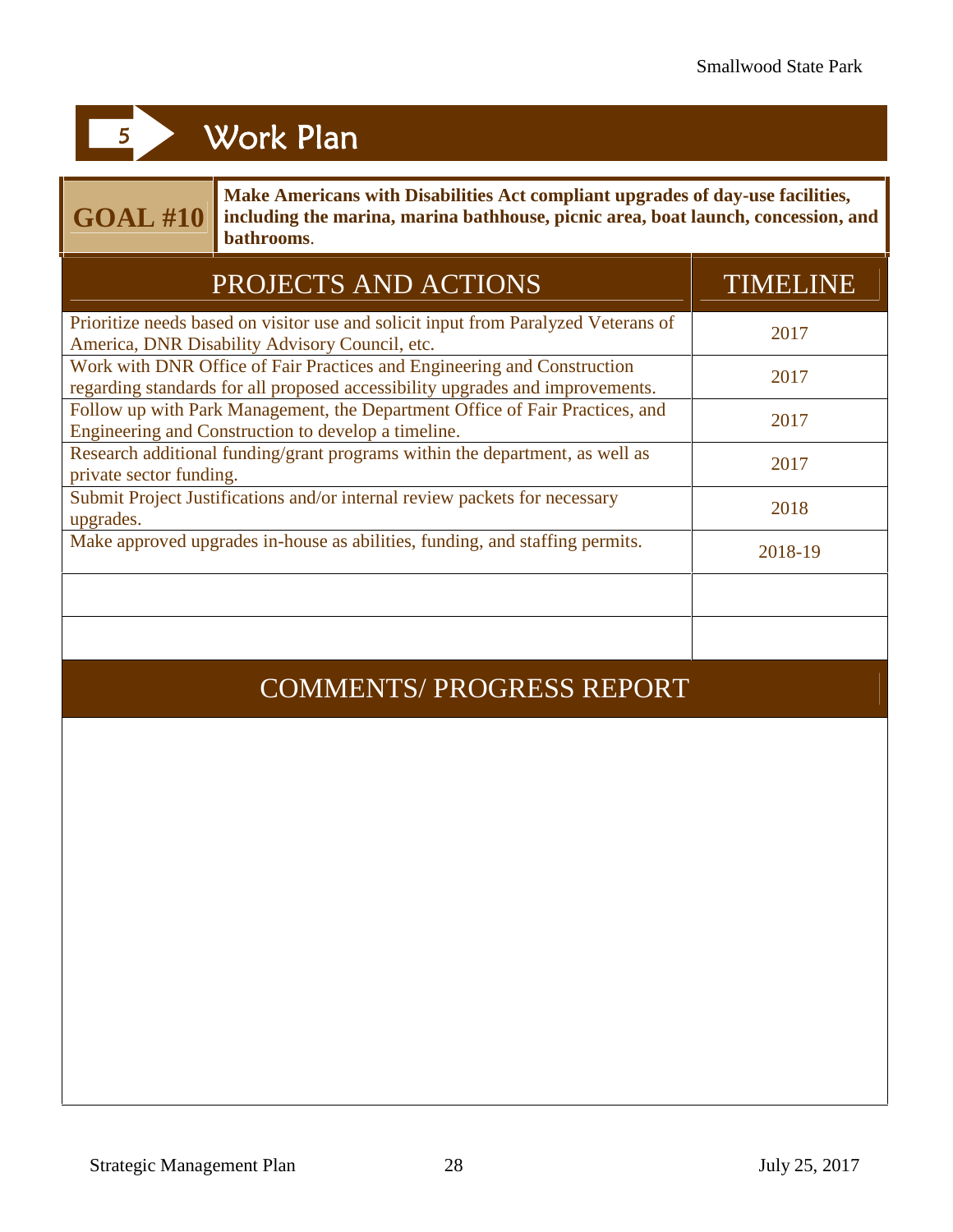## **GOAL #11**

**Assess the waterfront area and develop one or more Critical Maintenance projects to address deferred maintenance and needed repairs to structures, utilities, roads, and parking areas.**

| PROJECTS AND ACTIONS                                                                                                        | TIMELINE |
|-----------------------------------------------------------------------------------------------------------------------------|----------|
| Perform site and facility assessment with Engineering and Construction staff to<br>identify necessary repairs and upgrades. | 2017     |
| Develop Project Justifications and work with headquarters staff to refine<br>description and cost estimate.                 | 2017-18  |
| Explore alternative funding sources.                                                                                        | 2018-20  |
|                                                                                                                             |          |
|                                                                                                                             |          |

### COMMENTS/PROGRESS REPORT